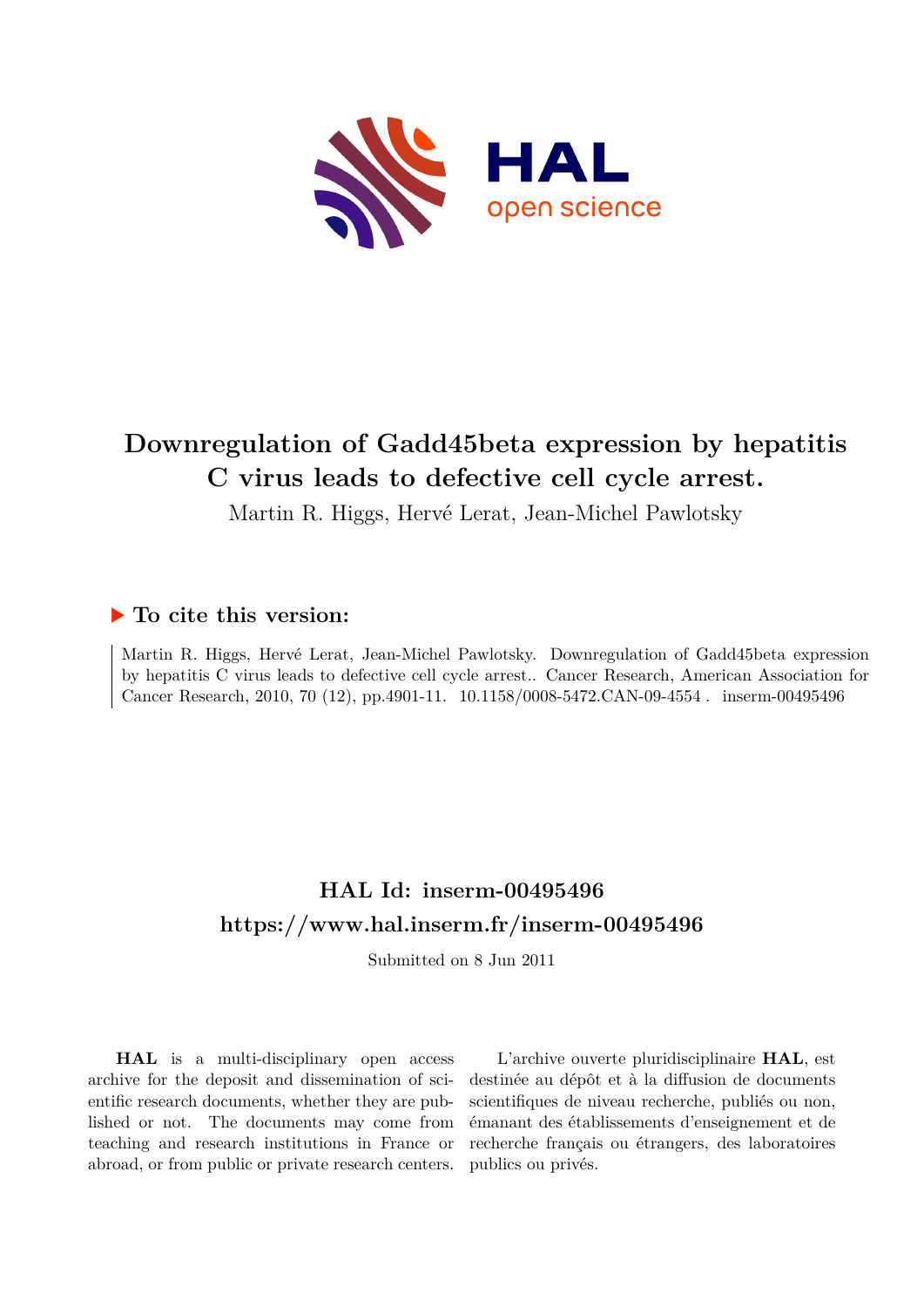| $\mathbf{1}$   | Downregulation of Gadd45 Beta Expression by Hepatitis C                                           |
|----------------|---------------------------------------------------------------------------------------------------|
| $\mathbf{2}$   | <b>Virus Leads to Defective Cell Cycle Arrest</b>                                                 |
| 3              |                                                                                                   |
| $\overline{4}$ | Martin R. Higgs, <sup>1</sup> Hervé Lerat, <sup>1</sup> and Jean-Michel Pawlotsky <sup>1, 2</sup> |
| 5              |                                                                                                   |
| 6              |                                                                                                   |
| 7              |                                                                                                   |
| 8              | <sup>1</sup> Institut National de la Santé et de la Recherche Médicale (INSERM) U955, Créteil,    |
| 9              | France; <sup>2</sup> French National Reference Center for Viral Hepatitis B, C and Delta,         |
| 10             | Department of Virology, Hôpital Henri Mondor, Université Paris 12, Créteil, France                |
| 11             |                                                                                                   |
| 12             |                                                                                                   |
| 13             |                                                                                                   |
| 14             |                                                                                                   |
| 15             | Financial support: M. Higgs was the recipient of a Post-doctoral Fellowship and a                 |
| 16             | Grant from the Agence Nationale de Recherche sur le SIDA et les Hépatites Virales                 |
| 17             | (ANRS). H. Lerat was supported by a Grant from ANRS/Fondation de France, by                       |
| 18             | INSERM (Young Investigator Program), and by a Grant from the European                             |
| 19             | Community 6 <sup>th</sup> Framework Programme (Marie Curie International Reintegration            |
| $20\,$         | Grant).                                                                                           |
| 21             |                                                                                                   |
| 22             | Requests for reprints: Prof. Jean-Michel Pawlotsky, Department of Virology, Hôpital               |
| 23             | Henri Mondor, 51 avenue du Maréchal de Lattre de Tassigny, 94010 Créteil, France.                 |
| 24             | Tel: 33-1-4981-2827 ; Fax: 33-1-4981-4831 ;                                                       |
| 25             | E-mail: jean-michel.pawlotsky@hmn.aphp.fr                                                         |
| 26             |                                                                                                   |
| 27             | <b>Conflicts of interest: none.</b>                                                               |
| 28             |                                                                                                   |
| 29             | <b>Running title: Downregulation of Gadd45 beta by HCV</b>                                        |
| $30\,$         |                                                                                                   |
| 31             | Key words: hepatocellular carcinoma, HCV, Gadd45 $\beta$                                          |
| 32             |                                                                                                   |
| 33             |                                                                                                   |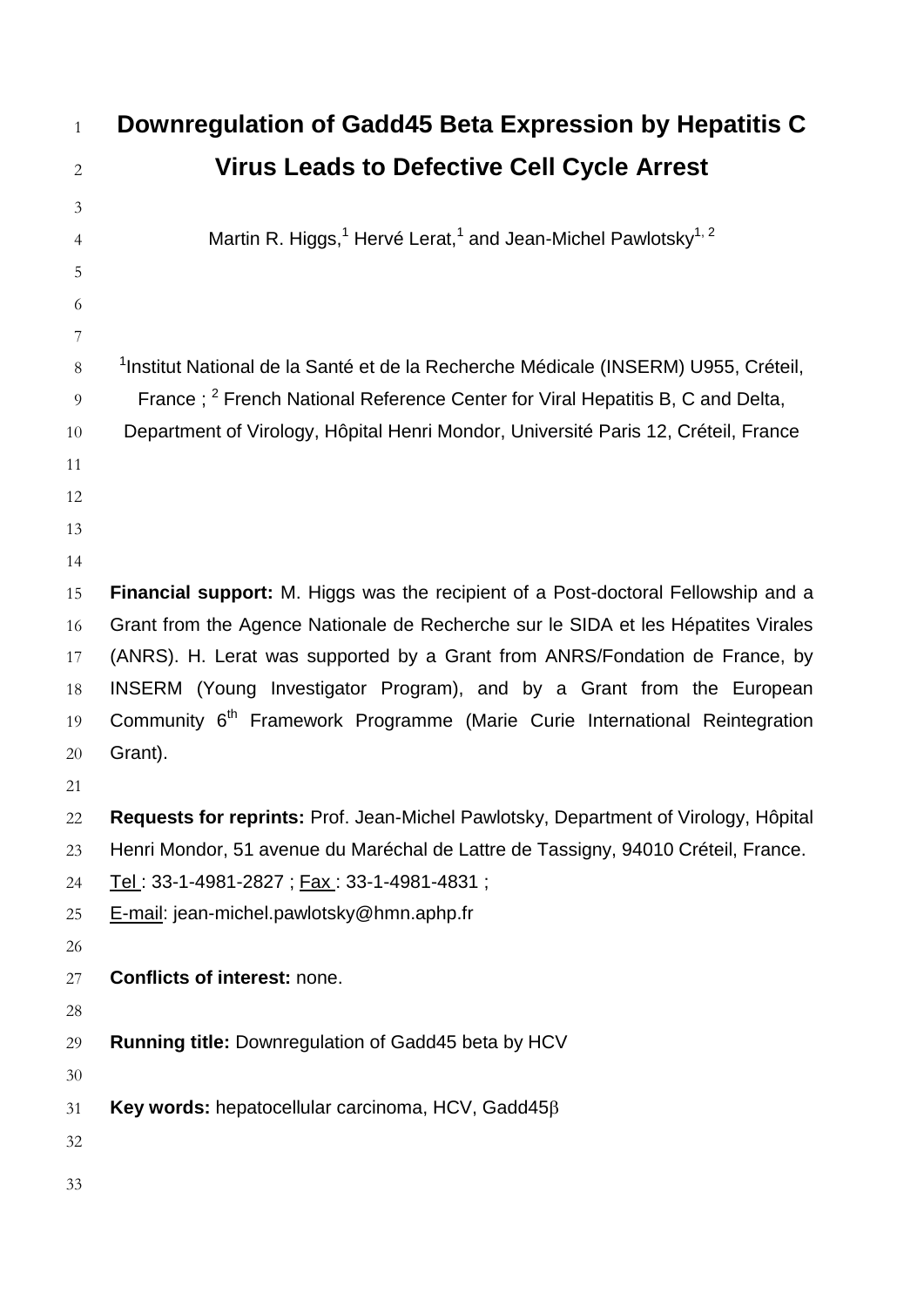**ABSTRACT**

 Members of the Gadd45 family play central roles in the cellular response to genotoxic stress, and have been implicated in several human cancers including hepatocellular carcinomas. Chronic infection by hepatitis C virus (HCV) is a major risk factor for the onset and development of primary hepatocellular tumors, although the underlying mechanisms are unclear. Here, we demonstrate a novel link between diminished Gadd45β expression and HCV infection. Inhibited Gadd45β expression was observed in both non-tumoral and tumoral tissues from infected individuals, and in cell lines harboring an HCV replicon and the infectious HCV strain JFH1. Decreased Gadd45β expression was confirmed *in vivo* in a transgenic murine model expressing the entire HCV open reading frame. Mechanistically, hypermethylation of the Gadd45β promoter in the presence of HCV is responsible for this defect. Diminished Gadd45β expression leads to aberrant cell cycle arrest and diminished DNA excision repair. Together, these results provide a novel insight into the mechanisms involved in HCV-associated hepatocellular carcinomas, showing that reduced Gadd45β expression may play a contributory role to this process, and providing evidence that HCV may interfere with epigenetic gene expression by altering promoter methylation.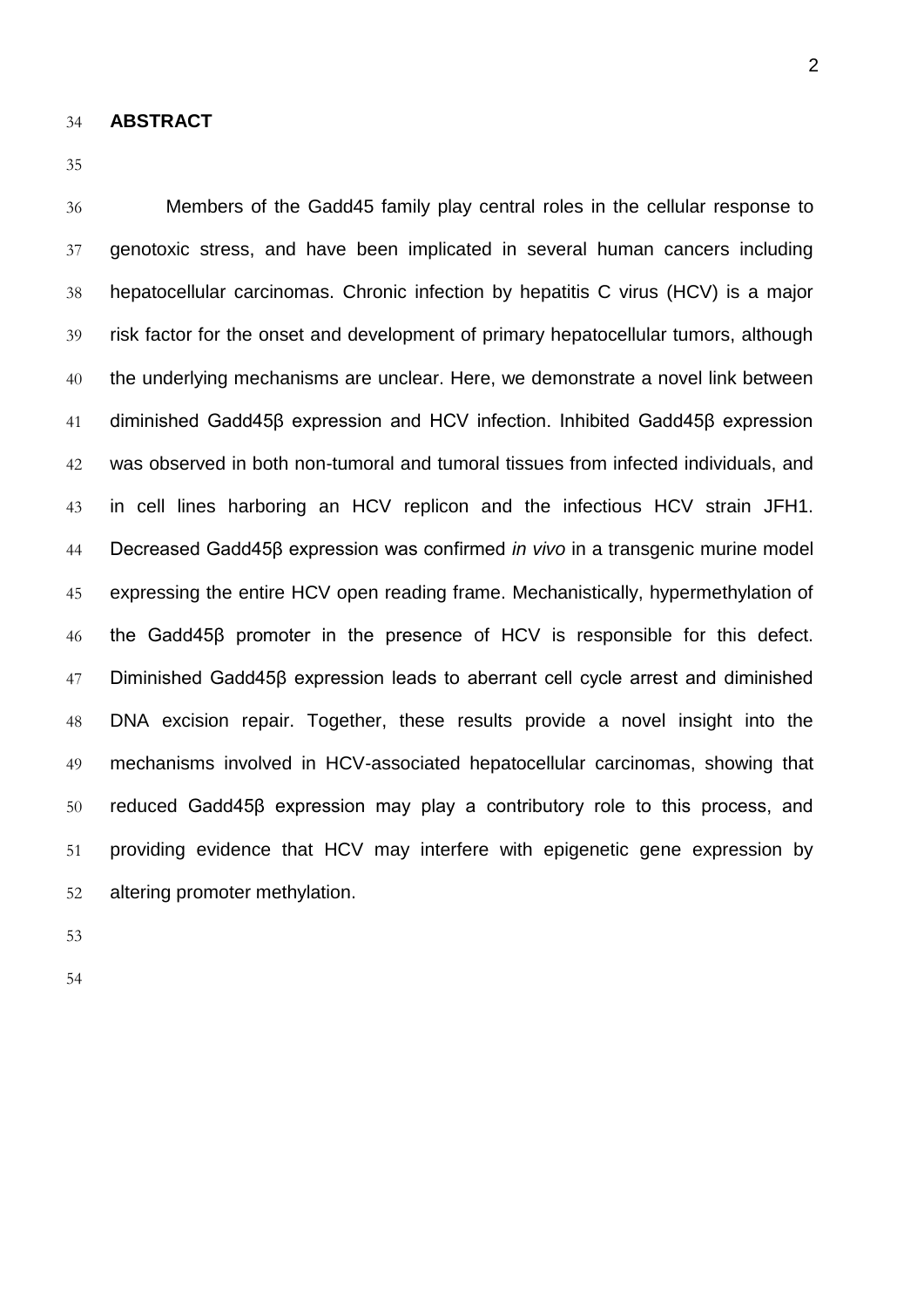Infection by the hepatotropic hepatitis C virus (HCV) is a leading cause of chronic liver disease, with more than 170 million chronically infected individuals worldwide. Chronic HCV infection is associated with the development of chronic hepatitis, fibrosis and cirrhosis, and is a major risk factor for the onset and progression of hepatocellular carcinoma (HCC) (1, 2). The molecular mechanisms surrounding liver tumorigenesis in HCV-infected patients remain unclear, although cirrhosis appears to be an important, but non-specific, determinant of HCC occurrence (3). Nevertheless, several studies have suggested that HCV itself (i.e. HCV protein expression in hepatocytes) plays a role in hepatocarcinogenesis. For example, the HCV core protein has been reported to interact with the p53 and promyelocytic leukemia (PML) tumor suppressors in hepatoma cell culture, to facilitate transformation of murine fibroblasts, and to promote oncogenesis in mice (4- 9). However, the reported effects of the core-p53 interaction are inconsistent. Another HCV protein, nonstructural protein 5A (NS5A), has been reported to interact with p53 and the DNA damage effector ataxia telangiectasia mutated (ATM) kinase in hepatoma cell lines (10-12). Moreover, the expression of HCV proteins has been linked with up-regulated production of reactive oxygen species (ROS) (13, 14), and a consequent increase in levels of ROS-specific DNA lesions (15). Despite these findings, the requirement for hepatoma cell lines in the cultivation and study of both sub-genomic HCV replicons and infectious viral variants of HCV (e.g. the genotype 2a JFH1 strain) represents a major barrier to the study of liver tumorigenesis in the context of HCV infection.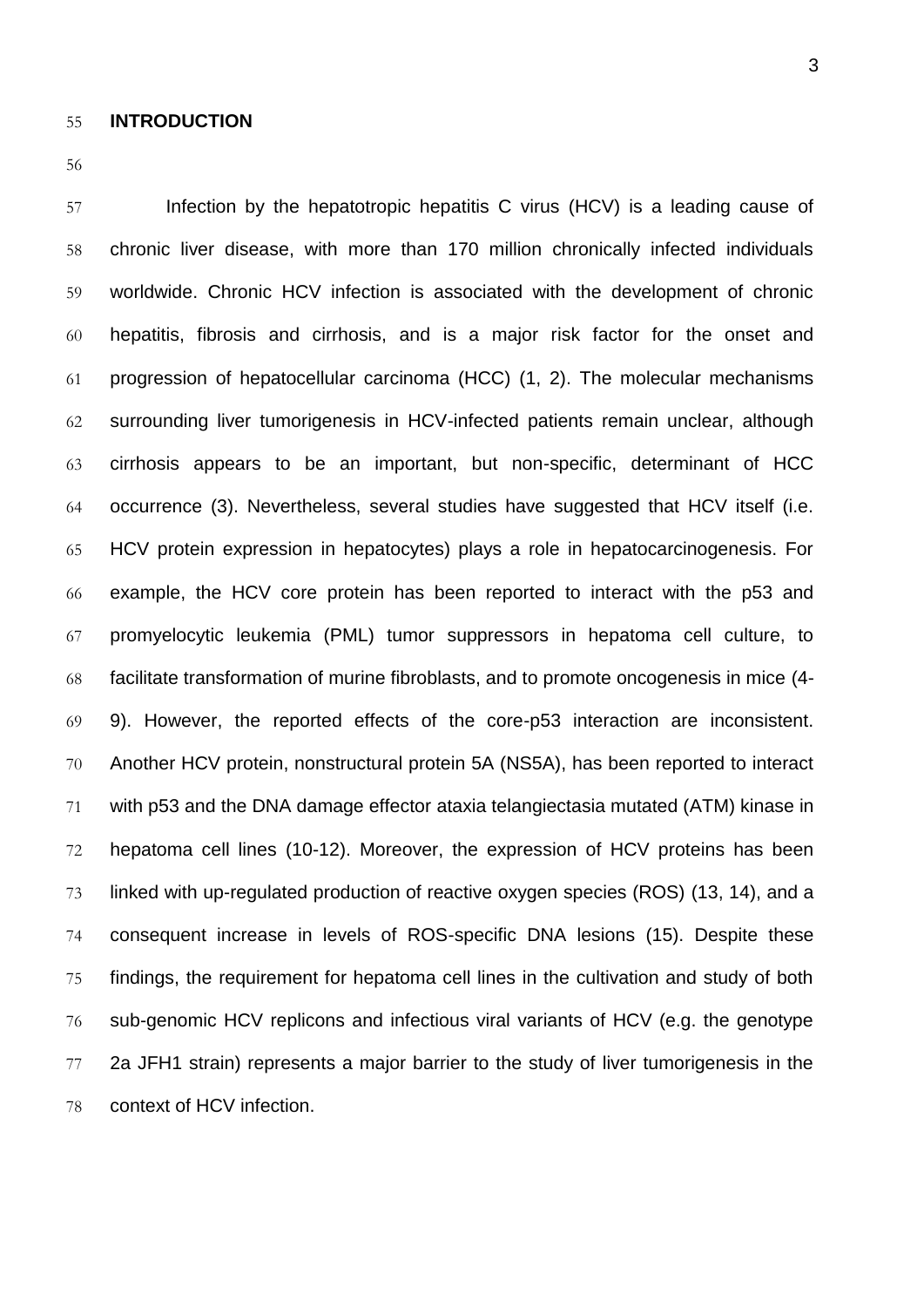The growth arrest and DNA damage (Gadd45) gene family encodes three highly conserved nuclear proteins that contribute to cellular homeostasis in response to a number of stressors (16). Several lines of evidence suggest that these proteins fulfill similar functions in cellular survival, cell cycle control, apoptosis and repair of 83 DNA damage (17). Gadd45 $\beta$  has been demonstrated to interact with several key cellular regulators including cyclin B1, p21, proliferating cell nuclear antigen (PCNA) and mitogen-activated protein kinase 7 (MKK7) (16, 18-21). The cellular function of Gadd45β is dependent upon its interacting partner. Notably, Gadd45β is able to suppress G2/M progression in response to genotypic stress via its ability to interact with, and suppress the kinase activities, of the cyclinB1/cell division cycle 2 (cdc2) 89 complex (20). Accordingly, RNA silencing of Gadd458 expression impairs G2/M checkpoint activity. It remains to be determined whether interactions between Gadd45β and p21 play a role in G1 arrest. Gadd45β has also been suggested to function in DNA excision repair through its interaction with PCNA (20, 22). This interaction may contribute towards the proposed role for Gadd45β in epigenetic gene activation (23, 24). Furthermore, several lines of evidence implicate Gadd45β in apoptosis, particularly in response to transforming growth factor β (TGF-β) (25, 26).

 Such observations have implicated Gadd45 proteins, including Gadd45β, as crucial sensors of genotoxic stress. In line with this proposal, Gadd45β-/- mice display increased susceptibility to ionizing radiation and chemical carcinogenesis, and accelerated melanoma growth compared to wild-type (wt) littermates (27, 28). Accordingly, in human hepatocellular tumors, and in several hepatoma cell lines, Gadd45β expression is diminished (29). This diminution has been attributed to hypermethylation of the Gadd45β promoter, as treatment with DNA methyltransferase inhibitors restores Gadd45β expression to non-tumoral levels (30).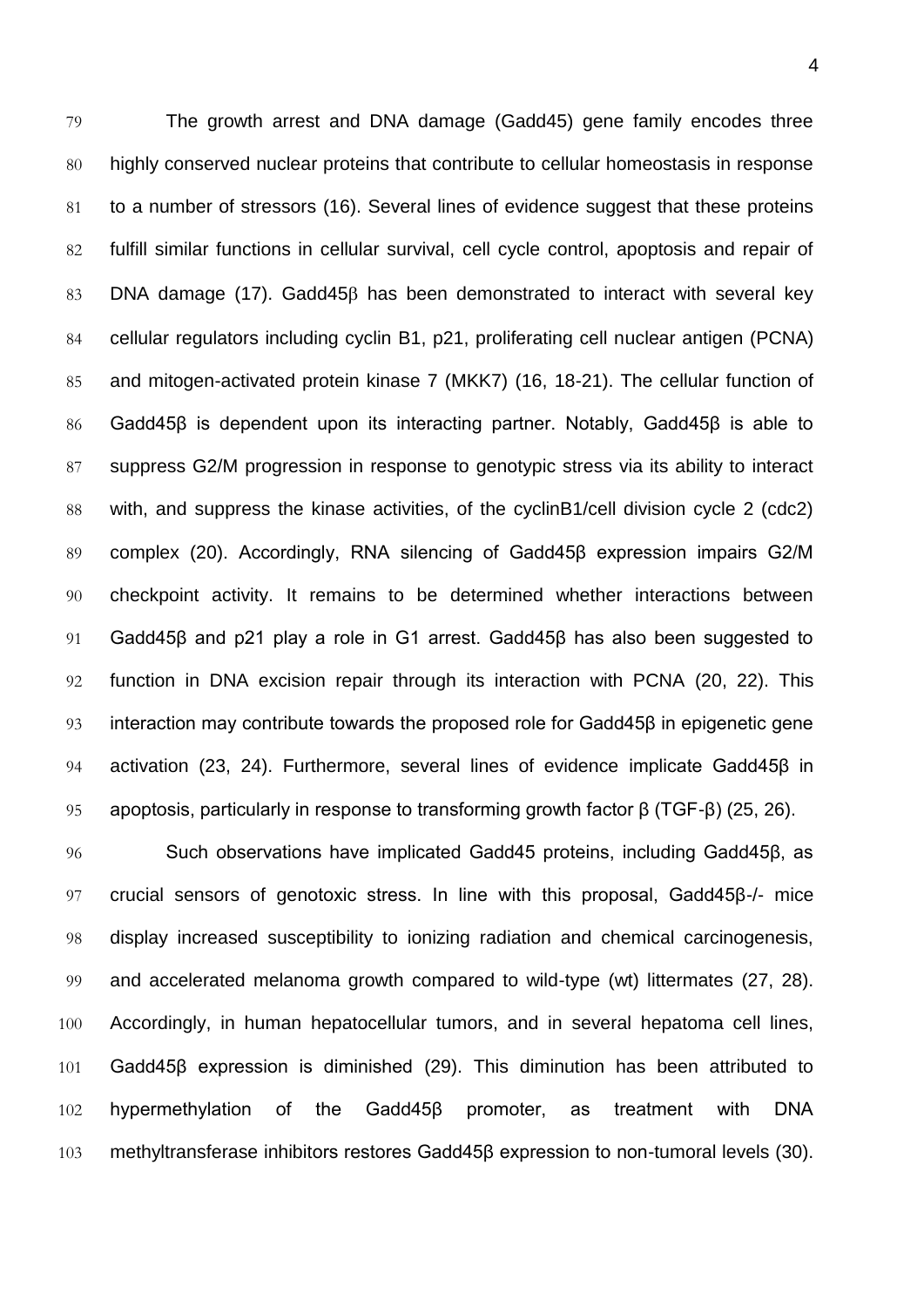Moreover, down-regulation of Gadd45β is closely associated with the degree of malignancy in tumoral samples. Further studies demonstrated that treatment of tumoral cell lines with the hepatoprotector S-adenosylmethione could stimulate nuclear factor  $\kappa$ -light-chain-enhancer of activated B cells (NF- $\kappa$ B)-mediated Gadd45β transcription (31). Therefore, Gadd45β downregulation may play an important role in hepatocarcinogenesis.

 Transgenic mice of the FL-N/35 lineage expressing the entire open reading frame (ORF) of a genotype 1b isolate of HCV have previously been shown to develop hepatic steatosis and hepatocellular carcinomas in the absence of cirrhosis (32, 33). These animals also exhibit impaired viral clearance and decreased expression of bid, a pro-apoptotic B-cell leukemia/lymphoma 2 (Bcl2)-homology domain 3 (BH3)-only protein which has also been implicated in the response to DNA damage (34, 35). Unlike other experimental systems for HCV infection, the entire 117 complement of viral proteins is expressed at low levels, resembling those found in the livers of chronically-infected patients (32) and does not trigger non-specific ER stress (33). Moreover, viral protein expression in this model does not elicit an 120 immune response, allowing the role of HCV proteins in tumorigenesis to be studied in 121 the absence of the chronic inflammation usually observed during HCV infection.

122 In this context, we asked whether Gadd45β expression was specifically affected by HCV protein expression. To that end, we characterized Gadd45β expression in human tissue samples, *in vitro* systems of HCV replication and infection in hepatoma cell lines, and the FL-N/35 murine model of HCV protein expression.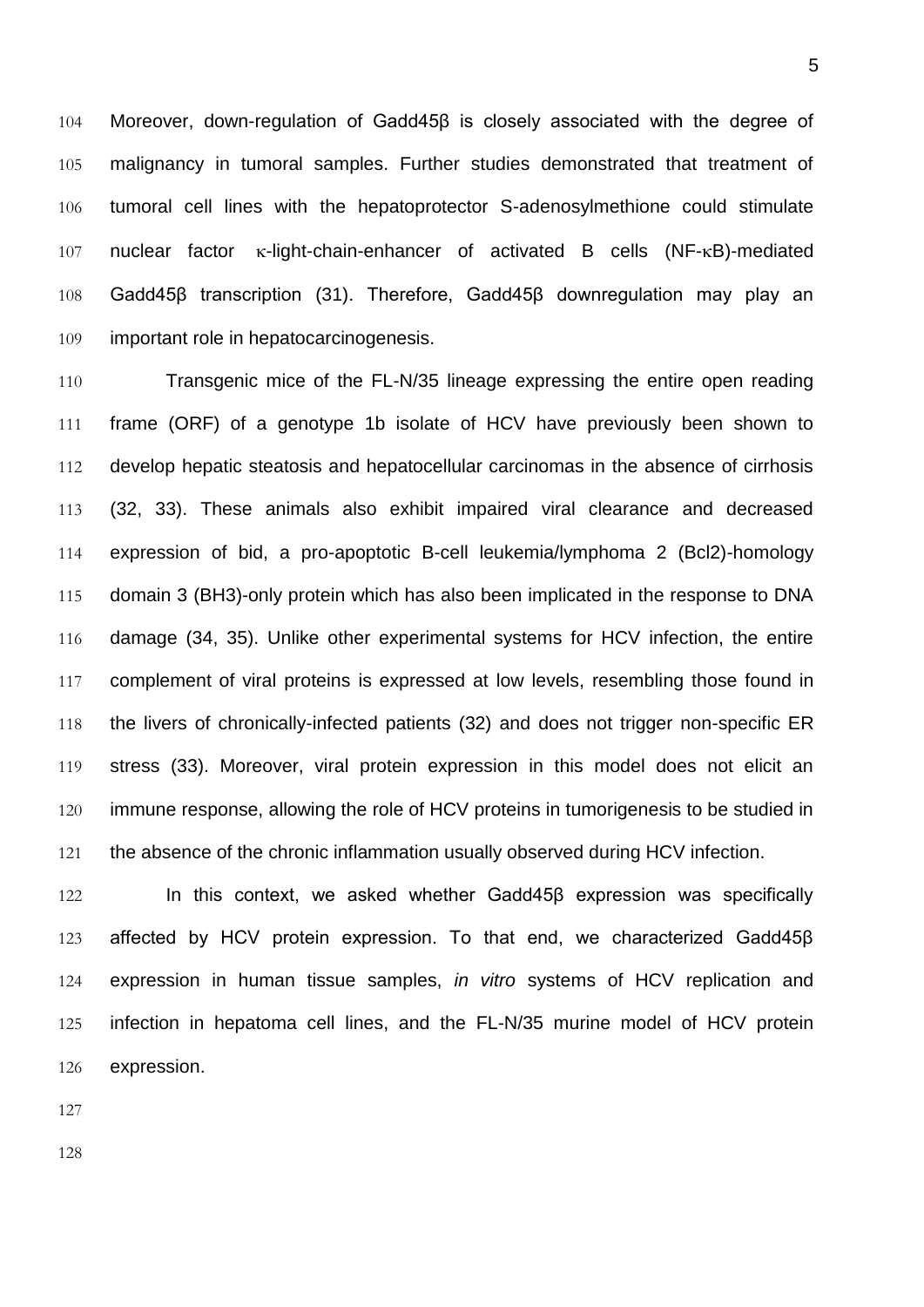#### **MATERIALS AND METHODS**

#### **Human liver tissues**

 Tumoral and adjacent non-tumoral liver tissues from 7 patients with chronic HCV infection, including 4 with cirrhosis, were examined. Similar tissues from 5 uninfected patients and 5 patients infected with hepatitis B virus (HBV) were used as controls. The patients' characteristics are detailed in Table 1.

### **Cell culture models of HCV replication and infection**

 Huh7.5 cells, and Huh7.5 cells harboring the genotype 1b bicistronic HCV subgenomic replicon I389-neo/NS3-3'/5.1, kindly provided by Dr. Ralf Bartenschlager (University of Heidelberg, Heidelberg, Germany), were maintained as previously described (36). Uninfected HuAP cells, and cells infected with the HCV infectious strain JFH-1, were a kind donation from Dr Czeslaw Wychowski (Institut de Biologie de Lille, CNRS-UMR 8161, Lille, France).

#### **HCV transgenic mice**

 Wild-type C57/Bl6 mice and mice transgenic for the entire HCV open reading frame (FL-N/35 lineage (32)), were bred and maintained as previously described (34). Eighteen-month-old male littermates were used for transcriptional and proteomic studies. Ten-month-old females were used for primary hepatocyte cultures. For benzo[a]pyrene treatment, mice received a single intraperitoneal 151 injection of 55  $\mu$ g benzo[a]pyrene (Sigma-Aldrich, Saint Louis, Missouri) per gram of body weight, diluted in corn oil. Treated mice were euthanized 36 hours post treatment, the livers extracted and RNA isolated as described below.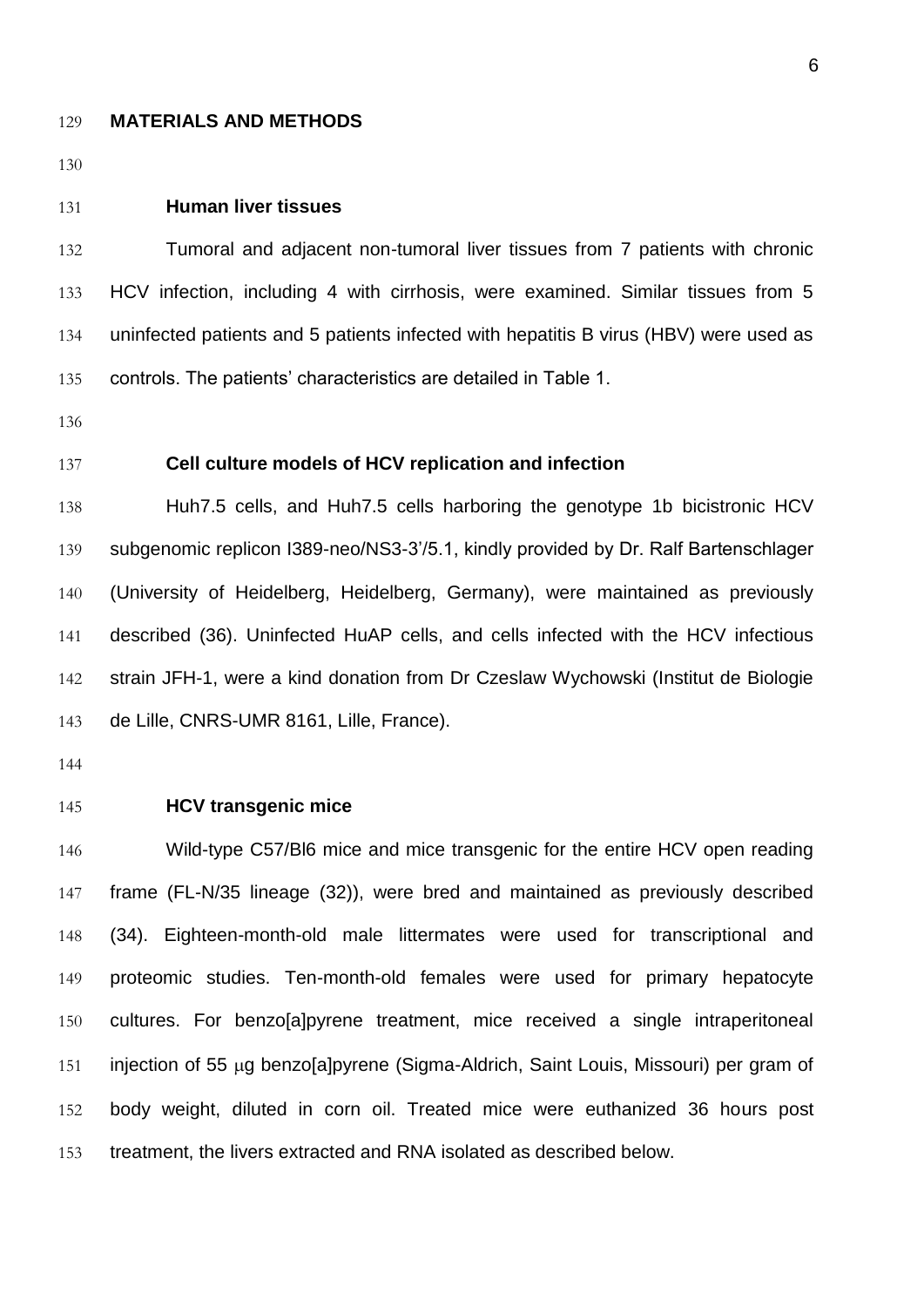### **Primary cell culture**

 Murine hepatocytes from both HCV transgenic and non-transgenic animals were isolated by portal vein perfusion of collagenase. Freshly isolated hepatocytes were cultured in DMEM supplemented with 10 % fetal calf serum, 10 U/mL penicillin, 159 10  $\mu$ g/mL streptomycin, 10  $\mu$ g/mL insulin, 5.5  $\mu$ g/mL transferrin and 5 ng/mL sodium selenite. Four hours post perfusion, media was removed and fresh media, 161 supplemented with 0.1  $\mu$ M dexamethasone (Sigma-Aldrich) and 50 ng/mL epidermal growth factor, was added.

**Plasmids and antibodies**

 Plasmid pGL2, containing firefly luciferase under the control of the SV40 promoter, was from Promega (Madison, Wisconsin), whilst pmaxGFP was from Lonza (Basel, Switzerland). A plasmid encoding the human Gadd45β promoter (- 1604 to +141; pGL2-Gadd45β) upstream of firefly luciferase was kindly provided by Dr. Mary Goldring (Hospital for Special Surgery, Laboratory for Cartilage Research, New York) (37). The antibodies used in this study are outlined in Supplementary Materials.

### **RNA isolation and quantitative real-time PCR analysis**

 Total RNA was purified using the PARIS purification kit (Ambion, Austin, Texas). RNA integrity and quantity were determined using an Agilent Bioanalyser, with samples displaying an RNA integrity number of 6.8-8.1. Complementary DNA was synthesized using a High Capacity cDNA Reverse Transcription kit (Applied Biosystems, Foster City, California). Quantitative PCR were performed with an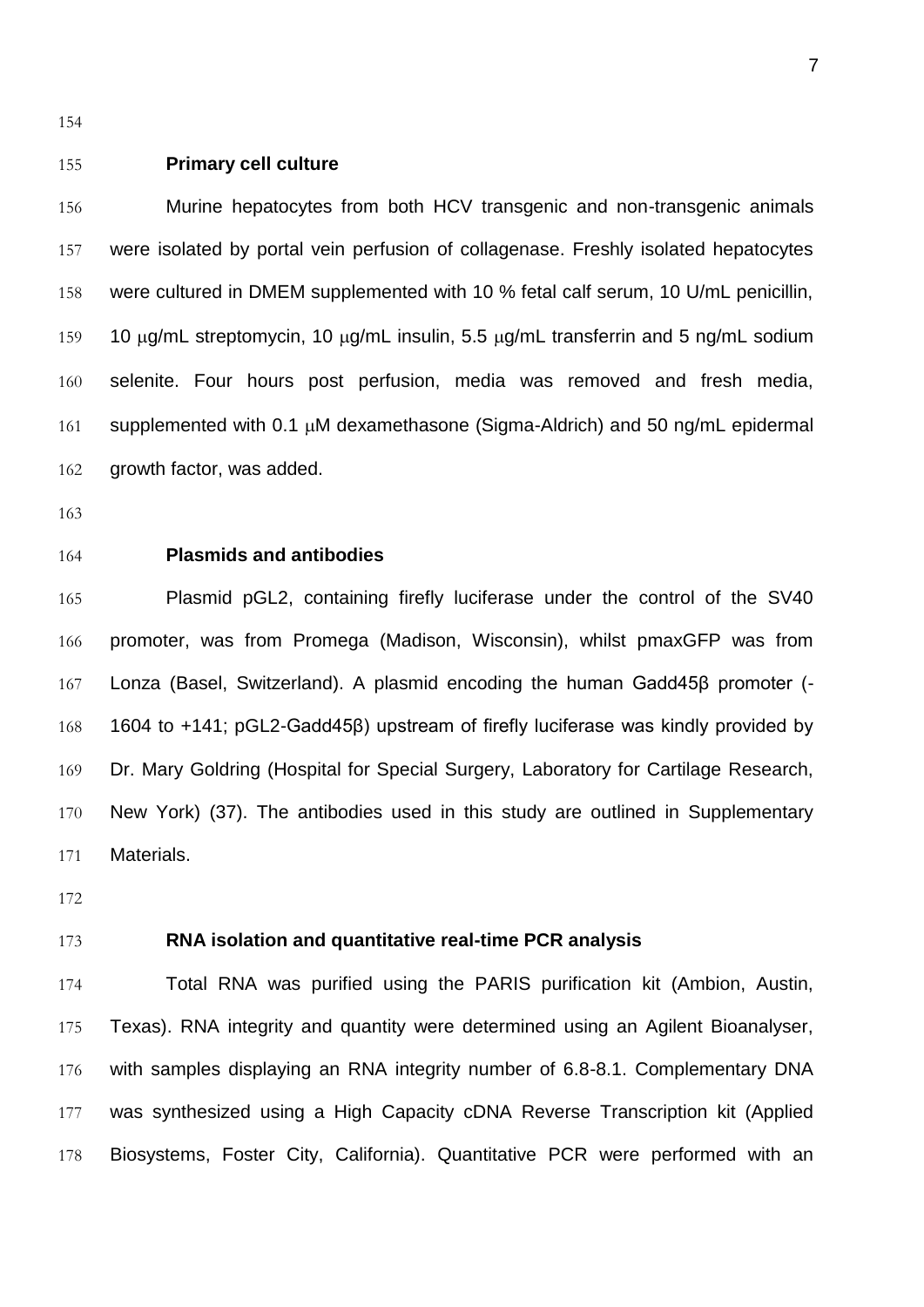Applied Biosystems 7300 Thermal Cycler using Taqman reagents. Primer information is supplied in Supplementary Materials. Statistical significance of the results was determined using a Mann-Whitney nonparametric test.

### **Methylation-specific PCR**

 Genomic DNA was isolated from murine livers by phenol chloroform 185 extraction, and bisulphite treated (38). Amplification of the Gadd45 $\beta$  promoter in methylated and unmethylated states was performed by methylation-specific PCR using the primers described in Supplemental Materials.

### **Cell fractionation, tumor samples and western blotting**

 Nuclear fractions of murine livers were prepared using the Pierce NE-PER Nuclear Cytoplasmic extraction kit (ThermoFisher Scientific, Waltham, Massachusetts). Crude extracts of human liver samples and of cultured hepatocytes were prepared by homogenization in PBS containing 10 mM EDTA and protease inhibitors. In all cases, proteins were quantified using the BCA assay (ThermoFisher 195 Scientific). For protein analysis, polypeptides from nuclear fractions or crude extracts were separated on 4-12% SDS-polyacrylamide gels, transferred to polyvinylidene fluoride membranes (GE Healthcare, Chalfont St. Giles, UK), and proteins were detected by immunoblotting. Where appropriate, relative protein expression was quantified using National Institutes of Health ImageJ software.

#### **Luciferase reporter gene assays**

 Primary murine hepatocytes were co-transfected with 1  $\mu$ g pmaxGFP and 203 either 2  $\mu$ g pGL2-Gadd45 $\beta$  or 2  $\mu$ g pGL2, using Lipofectamine LTX (Invitrogen,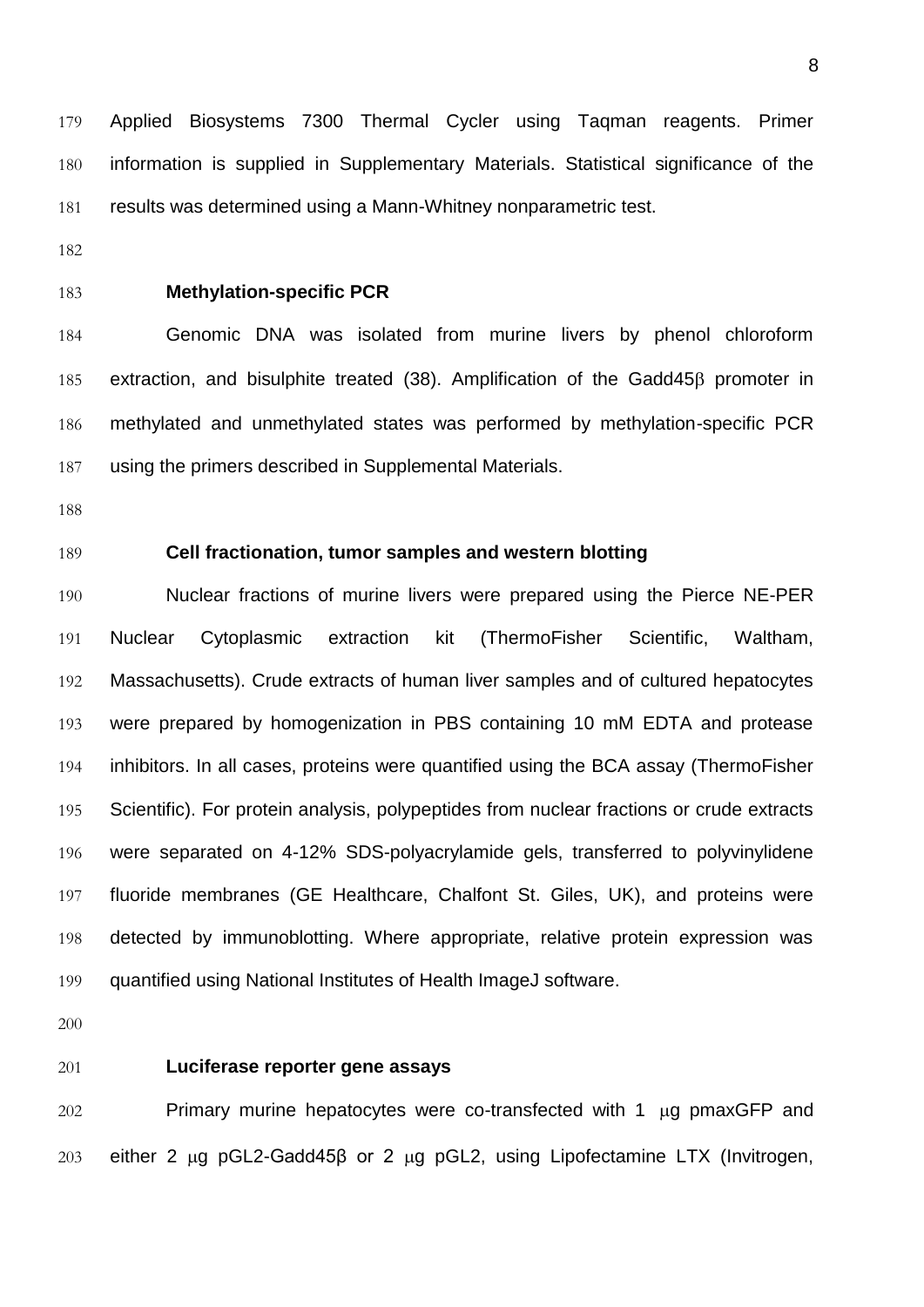Carlsbad, California). Four hours post transfection, monolayers were either mock treated or exposed to 10 J/m² UV-C using a UV-C Crosslinker (GE Healthcare). Luciferase activity was assayed 40 hours post treatment using a Mithras LB 940 plate reader (Berthold Technologies, Bad Wilbad, Germany), and normalized to the expression of green fluorescent protein (GFP). Data are presented as the mean±standard error (SEM) of three experiments.

- 
- **Mitotic index analysis**

 Freshly isolated murine hepatocytes plated on Permanox slides (ThermoFisher Scientific) were either mock treated or exposed to 5 J/m² UV-C 4 hours post plating. Six hours post treatment, cells were fixed and processed for immunofluorescent detection of phospho-histone H3 as previously described (39). Images were captured using a Zeiss Axioskop 40 microscope in conjunction with a Zeiss MRc5 Axiocam and Axiovision LE software. The percent of phospho-histone H3 positive (mitotic) nuclei was calculated for each field of view at 40X magnification. Data represent the mean±SEM mitotic index of at least 300 cells from two independent cultures. Statistical significance was determined using a Mann-Whitney nonparametric test.

### **RNA silencing**

 Gadd45β expression in primary murine hepatocytes was suppressed by transfection with siRNA (Silencer Gadd45β siRNA s70735 and nonsilencing control 4398043, Applied Biosystems) by electroporation using a Mouse Hepatocyte Nucleofector kit (Lonza) prior to plating. Twenty hours after transfection, cells were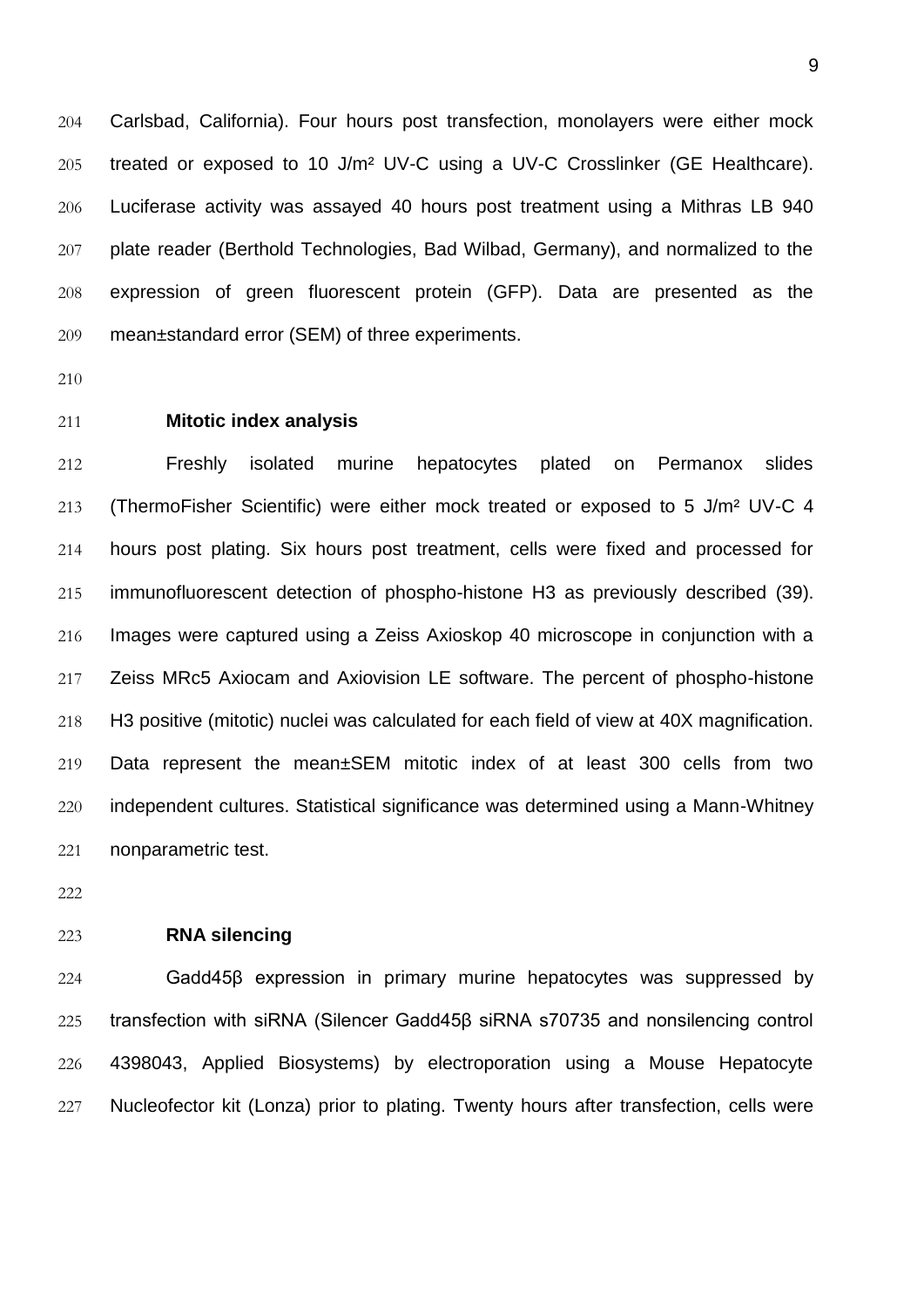228 left untreated, or treated with 5 J/m<sup>2</sup> UV-C, and processed for mitotic index analysis or quantitative transcript analysis as appropriate.

#### **5-azacytidine treatment**

 Attached primary hepatocytes were treated with 50  $\mu$ M 5-azacytidine (Sigma- Aldrich) for 12 hours, before treatment with 5 J/m² UV. Cells were harvested for quantitative transcript analysis or were examined for the presence of phospho-histone H3 by immunofluorescence.

### **Plasmid host cell reactivation assays**

 The ability of primary hepatocytes cultures to repair a UV-C damaged reporter was assayed using a host cell reactivation assay (40, 41). Briefly, cultures of 240 attached primary hepatocytes were cotransfected with UV-C-damaged (15 KJ/m<sup>2</sup>) pGL2, together with pGFP to control for transfection efficiency. Luciferase activity was assayed 48 hours post-transfection, and normalized to GFP expression. Relative DNA repair efficiency was calculated, and is presented as the mean±SEM of three experiments.

#### **RESULTS**

## **Gadd45β expression is inhibited in tumoral and non-tumoral liver tissues from HCV-infected patients**

 We measured Gadd45β expression in tumoral and adjacent non-tumoral liver tissues from patients with HCC and chronic HCV infection with or without cirrhosis. Patients infected with HBV only and non-infected patients were used as controls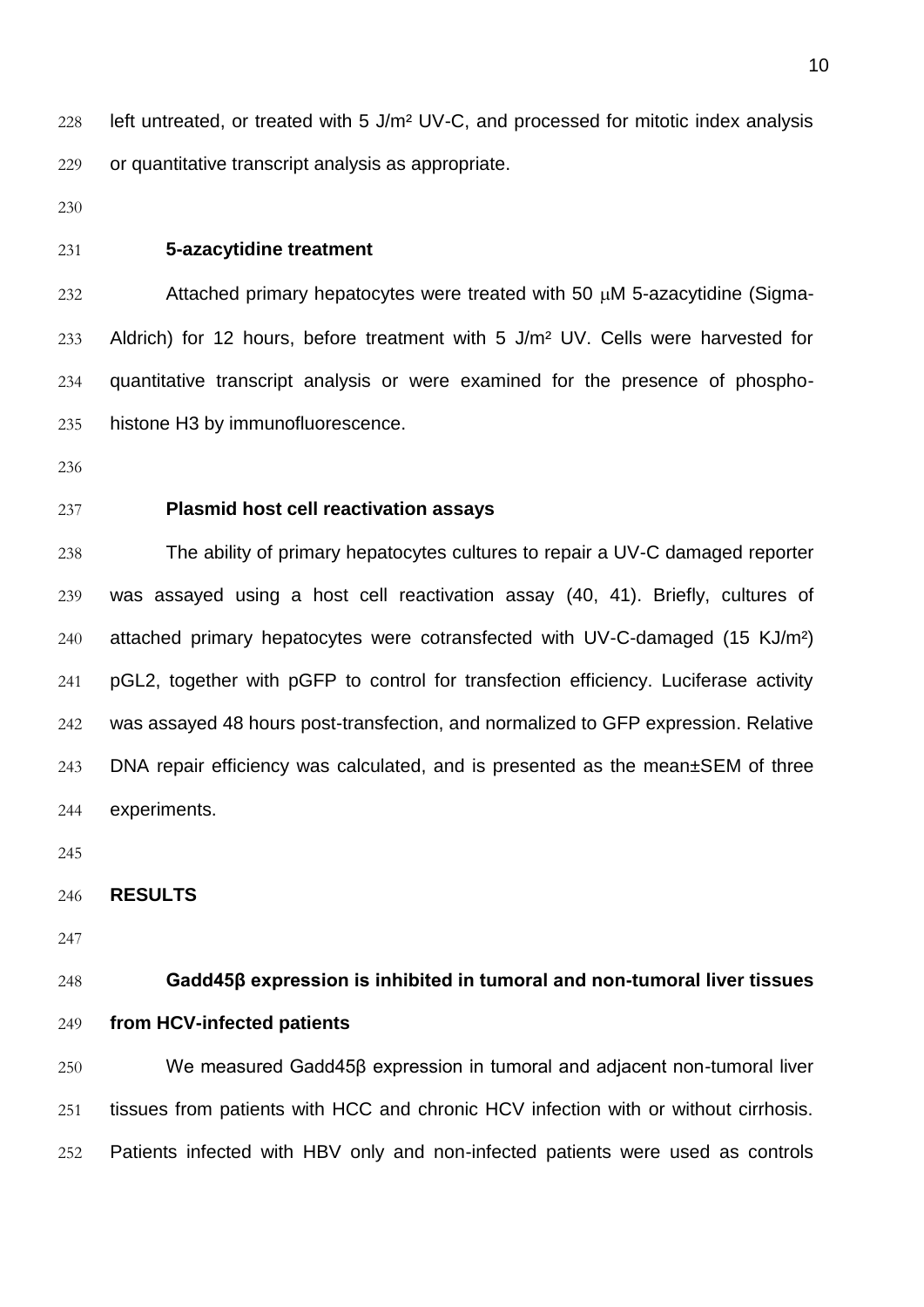(Table 1). Immunoblotting revealed that Gadd45β was equivalently expressed in non- tumoral tissues from both uninfected and HBV-infected patients. In contrast, Gadd45β was undetectable in non-tumoral tissues from both cirrhotic and non- cirrhotic HCV-infected patients (Fig. 1A and 1B). In tumoral tissues, Gadd45β expression was nearly undetectable in uninfected and HBV-infected patients, and remained undetectable in HCV-infected patients (Fig. 1A and 1B).

 Gadd45β transcripts were quantified by quantitative RT-PCR in the same samples. As shown in Fig. 1C, Gadd45β was similarly expressed in non-tumoral tissues from both uninfected and HBV-infected patients. It was reduced at least two- fold on average (p=0.013) in tumors from these individuals when compared to adjacent non-tumoral tissues. In HCV-infected patients, Gadd45β mRNA levels were significantly lower in non-tumoral tissues than in uninfected and HBV-infected controls (p=0.02). Gadd45β mRNA levels were also lower in tumors from HCV- infected patients than in the controls (p=0.02; Fig. 1C). In contrast, the levels of 267 neither Gadd45 $\alpha$  nor Gadd45 $\gamma$  were significantly affected by the presence of HCV in 268 either tumoral or non-tumoral tissues (Fig. 1D). Decreased Gadd45 $\beta$  expression was also observed in HCV-infected patients with no history of HCC (data not shown).

 Correlations between Gadd45β protein expression and patients' clinicopathological features (Table 1) were examined using Spearman's non- parametrical test. Such analyses verified that reduced Gadd45β expression strongly correlated (p=0.007) with HCV infection, and confirmed previous observations (29) that Gadd45 $\beta$  expression was associated with differentiation (p=0.02). No relationship was observed between Gadd45 $\beta$  expression and either tumor size or frequency. Together, these data indicate that Gadd45β expression is down-regulated in liver tissues from HCV-infected individuals.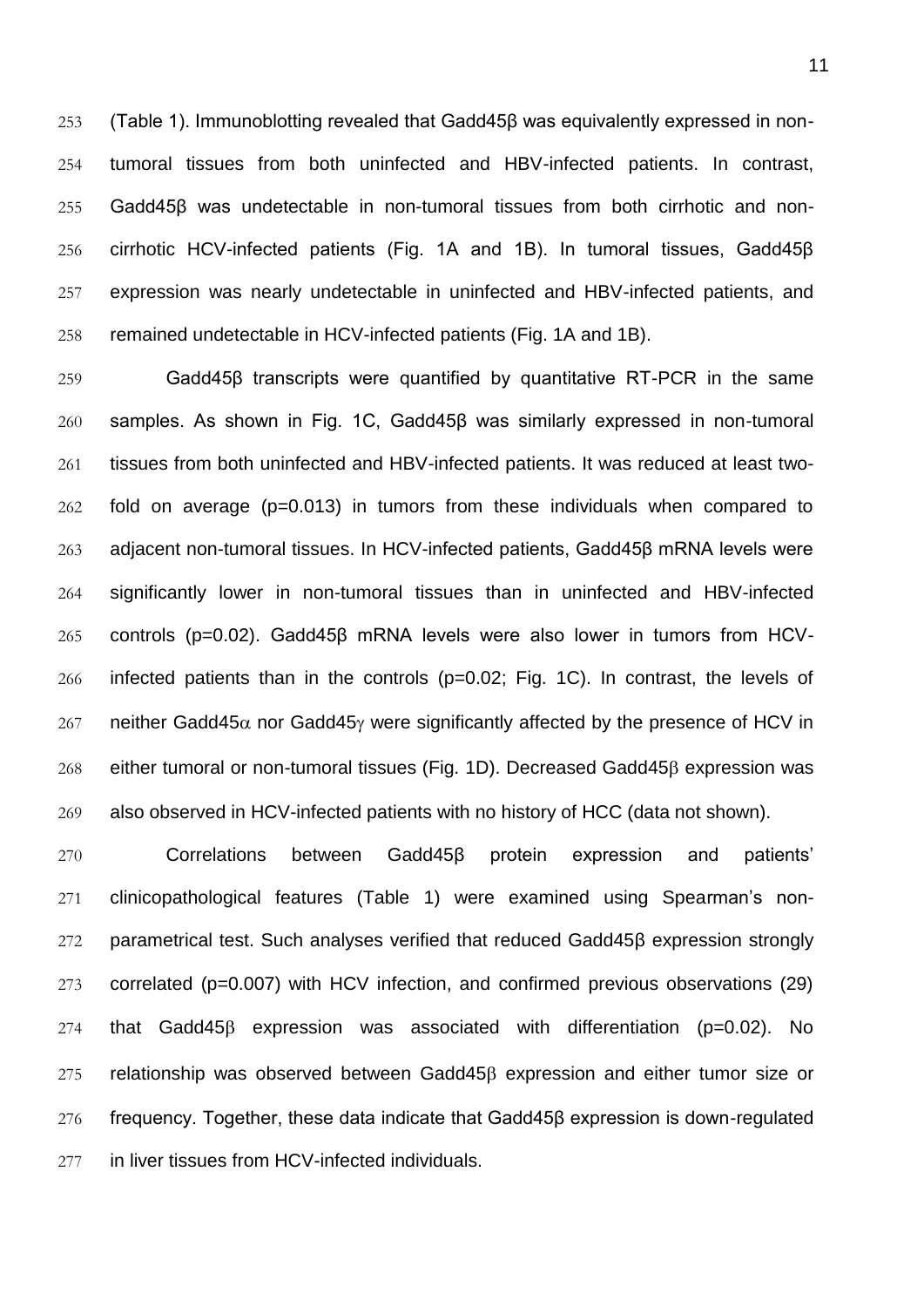# **Gadd45β expression is inhibited in cultured hepatocytes harboring a sub-genomic replicon or the infectious HCV strain JFH1**

 The expression of the Gadd45 $\beta$  protein was next examined in cultured hepatoma cell lines harboring a replicating genotype 1b subgenomic replicon or the genotype 2a infectious HCV strain JFH1. Immunoblotting analysis revealed that Gadd45 $\beta$  expression was reduced in both models compared to uninfected cells (Fig. 2A and 2B, respectively).

## **Expression of the entire HCV ORF inhibits Gadd45β expression in transgenic mice**

 In order to assess the direct role of HCV protein expression in Gadd45β down- regulation in HCV-infected patients, we set out to confirm our previous observations in the absence of HCV replication and local inflammation in the FL-N/35 mouse lineage, which expresses the entire HCV ORF in a liver-specific fashion. Analysis of liver-specific Gadd45β protein and mRNA expression revealed a two-fold decrease in Gadd45β expression in FL-N/35 mice compared to their wt littermates (p=0.016; Fig. 3A and 3B). Gadd45β expression reduction was liver-specific (data not shown).

 Both wt and FL-N/35 mice were then treated with a single intraperitoneal injection of benzo[a]pyrene, which induces mutagenic DNA lesions repaired by nucleotide excision repair (42). Gadd45β mRNA levels increased after benzo[a]pyrene treatment in both wt and FL-N/35 mice, but to a markedly lesser extent in FL-N/35 mice (3.5-fold *vs* 5.5-fold in the wt mice) (Fig. 3B). Expression of other Gadd family members in this model was not affected by the expression of the HCV transgene, even in the presence of benzo[a]pyrene (data not shown).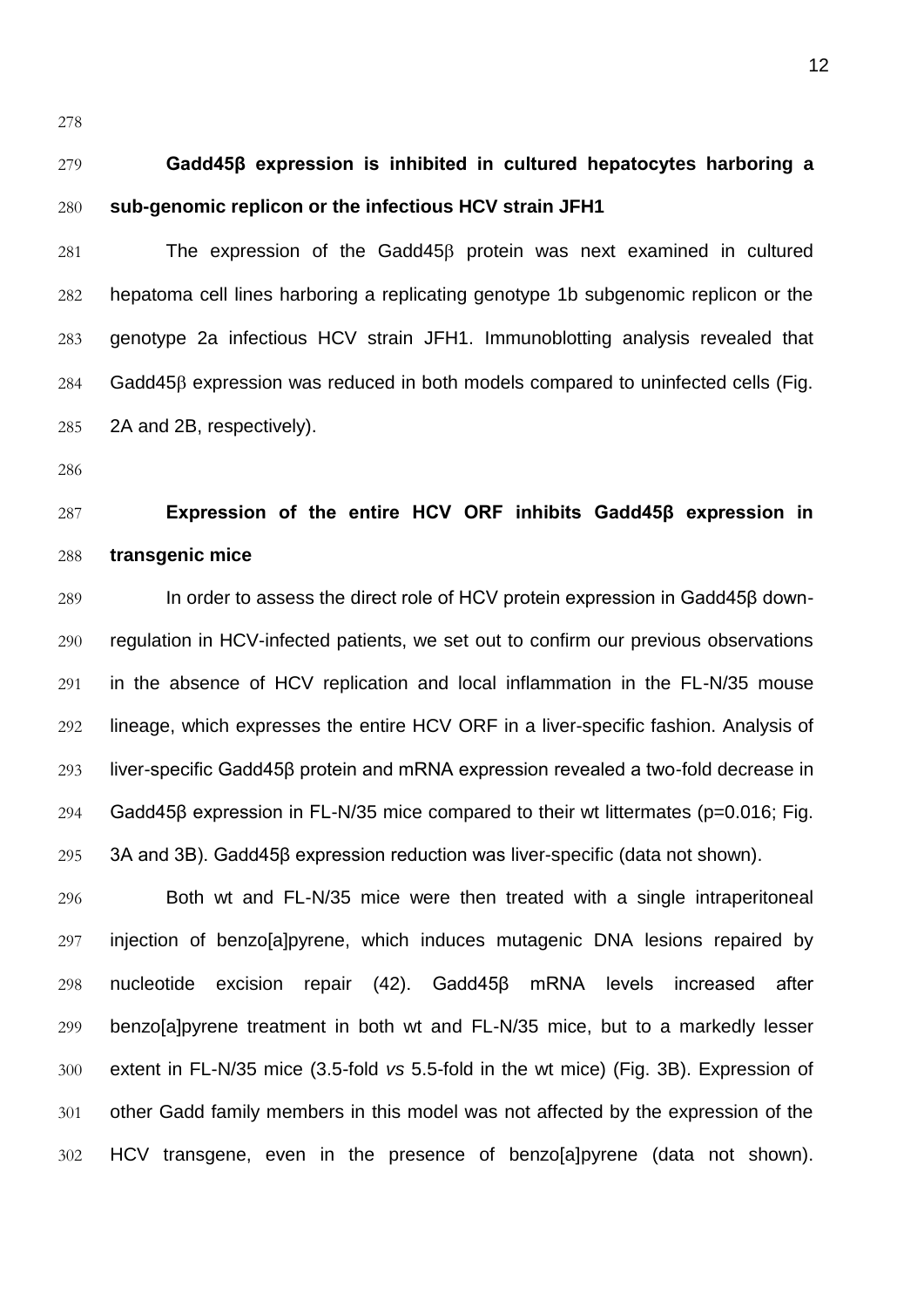Collectively, these findings demonstrate that HCV protein expression is responsible for Gadd45β expression inhibition *in vivo*.

## **Gadd45β promoter activity is decreased in primary hepatocytes from FL-N/35 mice**

 In order to understand the mechanisms underlying inhibition of Gadd45β expression by the HCV proteins, we sought to determine whether Gadd45β promoter activity was affected in this context. Isolated hepatocytes from FL-N/35 mice or their wt littermates were transfected with a reporter plasmid expressing luciferase under the control of either the SV40 promoter (pGL2) or the human Gadd45β promoter 313 (pGL2-Gadd45β-luc). As shown in Fig. 3C, basal activity of the Gadd45β promoter was significantly decreased in hepatocytes isolated from FL-N/35 mice compared to wt controls. Moreover, although acute UV-C treatment stimulated promoter activity in both wt and FL-N/35 hepatocytes, such activity in UV-treated FL-N/35 cells remained significantly reduced compared to UV-treated wt controls. Expression of the HCV proteins had no effect on basal activity of the SV40 promoter of pGL2, indicating that the HCV proteins do not induce global promoter repression. These data imply that the observed reduction in Gadd45β expression is a consequence of impaired promoter activity in the presence of HCV.

- 
- 

### **The Gadd45β promoter is hypermethylated in HCV transgenic mice**

 Decreased Gadd45β gene expression in tumoral cell lines has previously been attributed to hypermethylation of the Gadd45β promoter. This hypermethylation can be alleviated by *in vitro* treatment with the DNA methyltransferase inhibitor 5- azacytidine (30). In order to investigate whether decreased Gadd45β promoter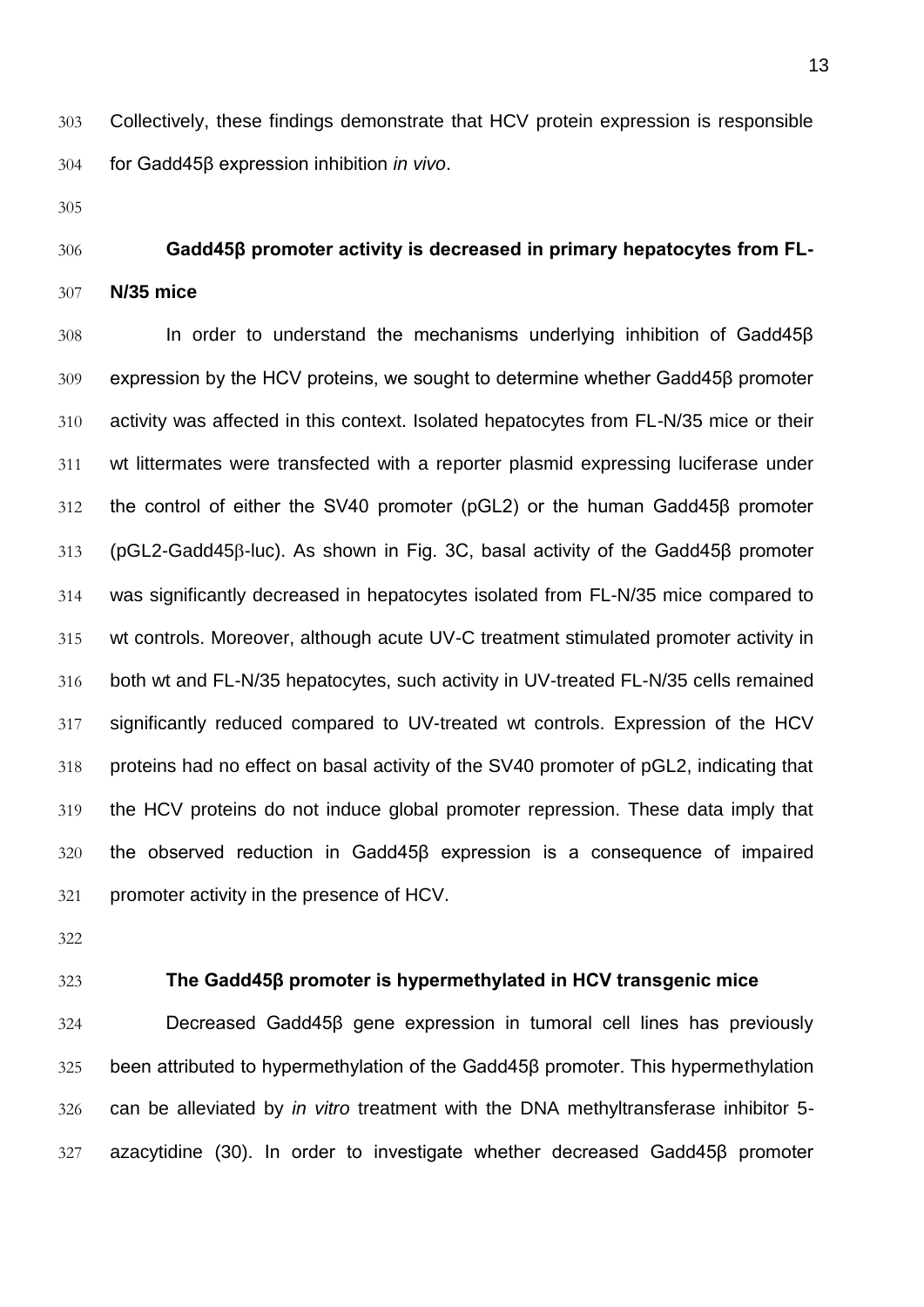activity in FL-N/35 hepatocytes could be due to its hypermethylation, isolated hepatocytes from wt and FL-N/35 animals were treated with 5-azacytidine for 12 hours, and then either mock-irradiated or treated with UV-C. Cells were harvested six hours post UV-treatment and analyzed for expression of Gadd45β mRNA (Fig. 4A). Isolated hepatocytes from FL-N/35 mice displayed reduced Gadd45β levels in both the presence and absence of acute UV-C treatment. However, 5-azacytidine treatment restored Gadd45β mRNA expression to wt levels in both mock irradiated and UV-irradiated FL-N/35 cells. To confirm these data, methylation-specific PCR was performed on hepatocyte DNA from wt or FL-N/35 mice. Methylation of the 337 Gadd458 promoter was observed solely in FL-N/35 mice (Fig. 4B). Collectively, these results demonstrate that inhibition of Gadd45β promoter activity by HCV is due to promoter hypermethylation.

## **Down-regulation of Gadd45β expression by HCV proteins leads to defective cell cycle arrest**

 Gadd45β is involved in the induction of G2/M arrest and increased Gadd45β expression is associated with a decreased mitotic index (20, 43). Thus, we assessed whether reduced Gadd45β expression in hepatocytes isolated from HCV transgenic FL-N/35 mice was associated with defective cell cycle arrest and increased G2/M progression in the presence of DNA damage. To this end, isolated hepatocytes from FL-N/35 or wt animals were mock-treated or exposed to 5 J/m² UV-C to induce transient cell cycle arrest. Six hours post treatment, cells undergoing mitosis were identified by immunofluorescence using an antibody to phosphorylated histone H3 (Ser-10) (Fig. 5A), and the mitotic index was calculated.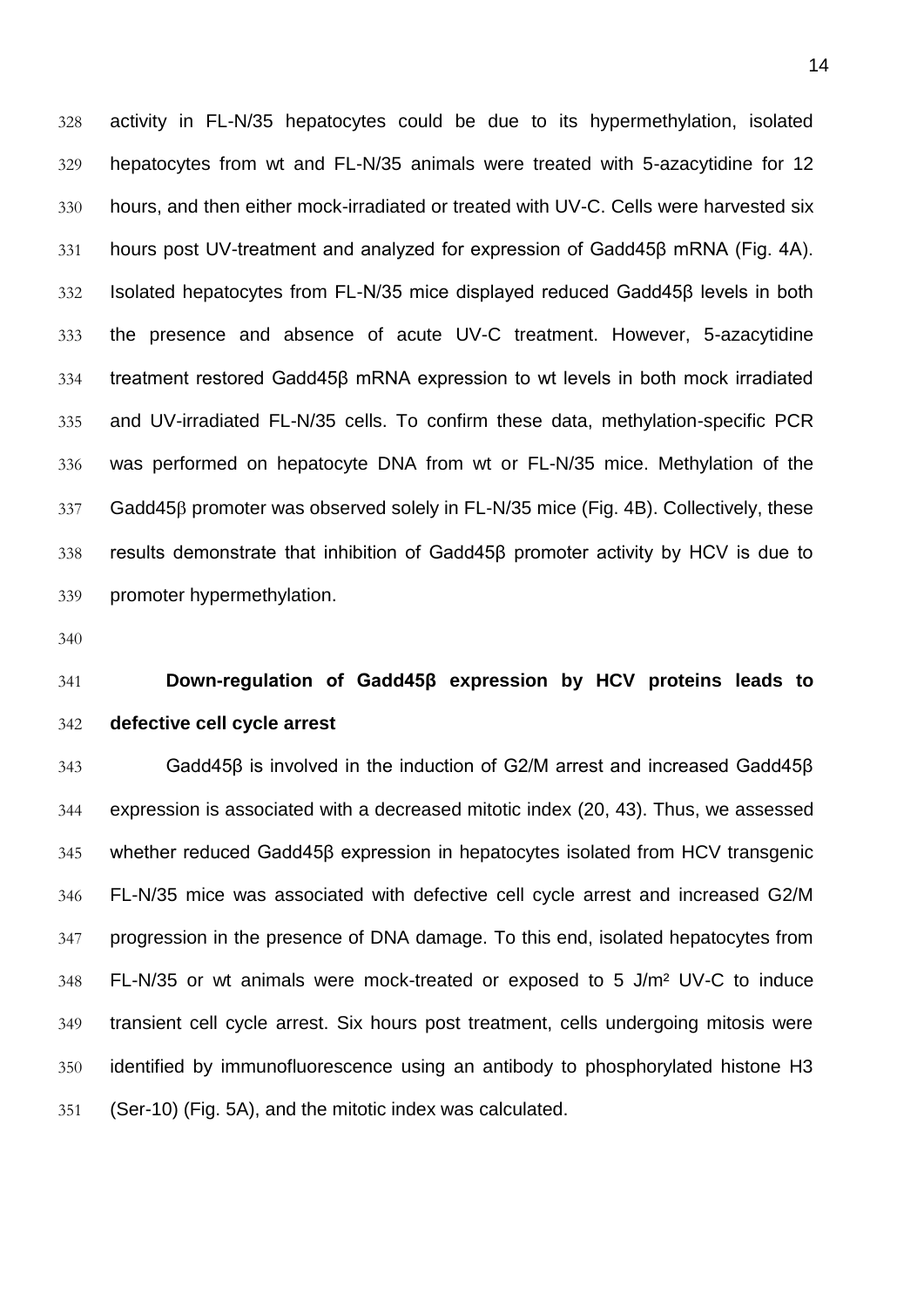Mitotic index analyses revealed no significant difference between basal mitotic indices in hepatocytes from wt and FL-N/35 mice (Fig. 5B). Upon UV-C treatment, the percentage of mitotic wt cells decreased significantly (p=0.001), denoting cell cycle arrest to allow repair of DNA damage. Inhibition of Gadd45β expression by RNA silencing completely abrogated UV-induced cell cycle arrest, with cells displaying mitotic indices close to those observed in untreated cells (not significant compared to untreated cultures; Fig. 5B). In FL-N/35 mice hepatocytes, the percentage of mitotic cells also decreased upon UV-C treatment, although to a lesser extent than in wt cells. Overall, a significantly greater percentage of mitotic FL-N/35 hepatocytes were observed after exposure to UV-C compared to wt cultures (p=0.001; Fig. 5B), suggesting that cell cycle arrest in response to DNA damage in HCV transgenic cells was defective. RNA silencing of Gadd45β did not significantly increase mitotic indexes in UV-C treated FL-N/35 mice (Fig. 5B), suggesting that the previously observed decrease in Gadd45 $\beta$  expression was sufficient to perturb temporary cell cycle arrest in response to UV-C.

 In order to affirm the role of Gadd45β promoter hypermethylation in altering cell cycle arrest in HCV transgenic cells, UV-C exposed wt and FL-N/35 cells were treated with 5-azacytidine. Reactivation of Gadd45β expression by 5-azacytidine in FL-N/35 cells was able to restore UV-C-induced cell cycle arrest to wt levels (p=0.001; Fig. 5B). Cells in which Gadd45β expression was inhibited by RNA silencing prior to 5-azacytidine treatment displayed abrogated cell cycle arrest, with mitotic indices close to mock irradiated controls, suggesting that the observed restorative effect of 5-azacytidine was specifically due to increased Gadd45β expression (Fig 5B). These experiments demonstrate that inhibited hepatic Gadd45β expression in the context of HCV protein expression is due to hypermethylation of the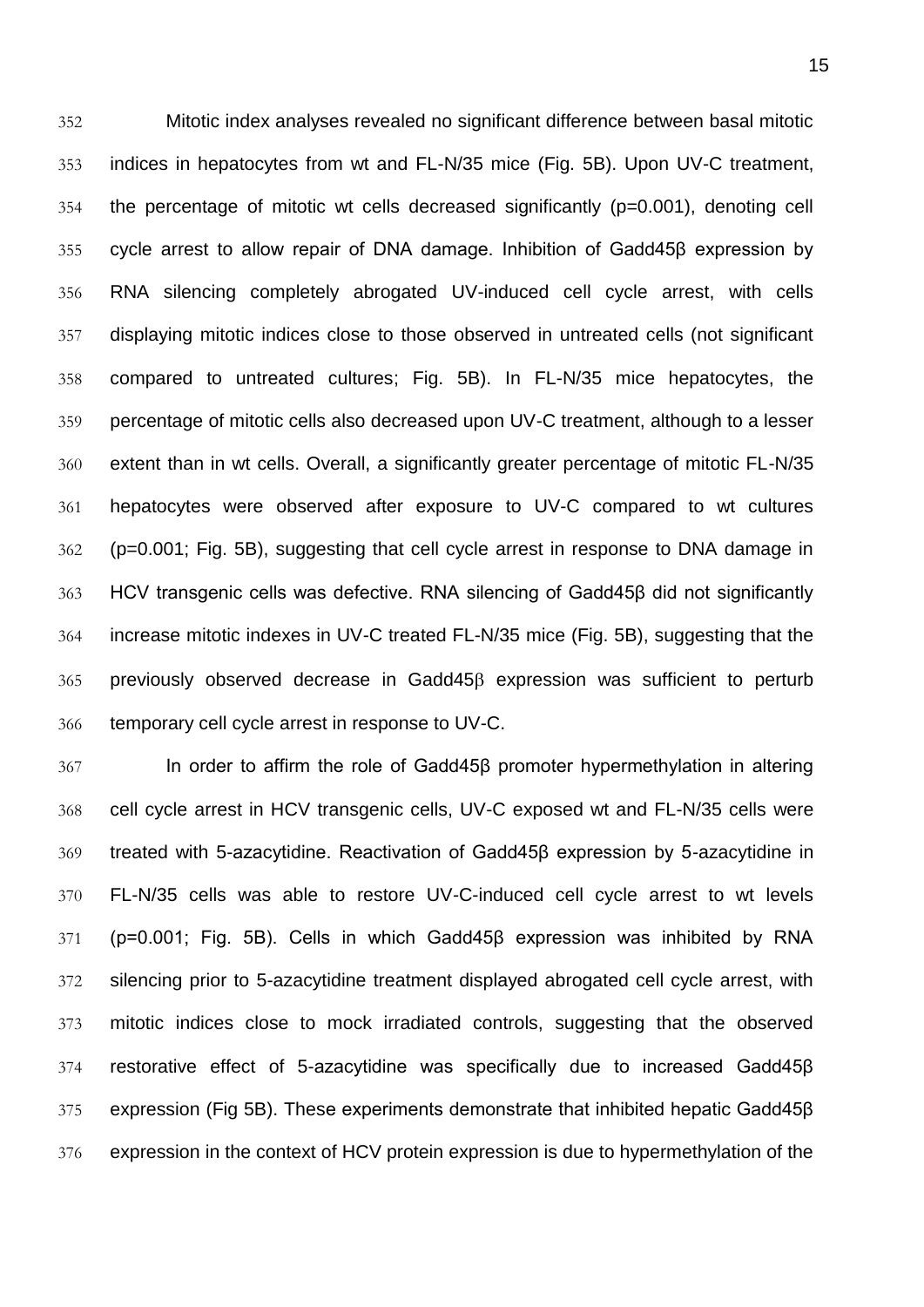Gadd45β promoter, and is associated with impaired cell cycle arrest in response to DNA damage.

## **Down-regulation of Gadd45β expression by HCV proteins adversely affects repair of damaged DNA**

 As Gadd45 $\beta$  is important for efficient nucleotide excision repair of damaged DNA, we examined whether decreased Gadd45 $\beta$  expression in FL-N/35 hepatocytes was associated with reduced DNA excision repair using a host cell reactivation assay. This assay permits the indirect analysis of the ability of cells to perform nucleotide excision repair of UV-C-induced TT or TC dimers in a reporter plasmid by measuring transcription of the corresponding reporter gene (40, 41).

 Hepatocytes isolated from wt and FL-N/35 mice were transfected with UV- irradiated pGL2, and relative DNA repair calculated for three independent experiments from the resulting luciferase activity. As demonstrated in Fig. 5C, relative levels of luciferase activity, and thus DNA repair, were consistently and significantly (p=0.02) lower in cells isolated from FL-N/35 mice compared to wt controls. These data suggest that, in addition to impaired cell cycle arrest, HCV-394 mediated hypermethylation of the Gadd45<sup>β</sup> promoter also has a deleterious impact on repair of damaged DNA.

#### **DISCUSSION**

 Despite advances in our knowledge of HCV-host cell interactions, the basis for HCV-associated hepatocarcinogenesis remains unclear. In infected humans, cirrhosis appears to play a major role as very few non-cirrhotic HCV-infected patients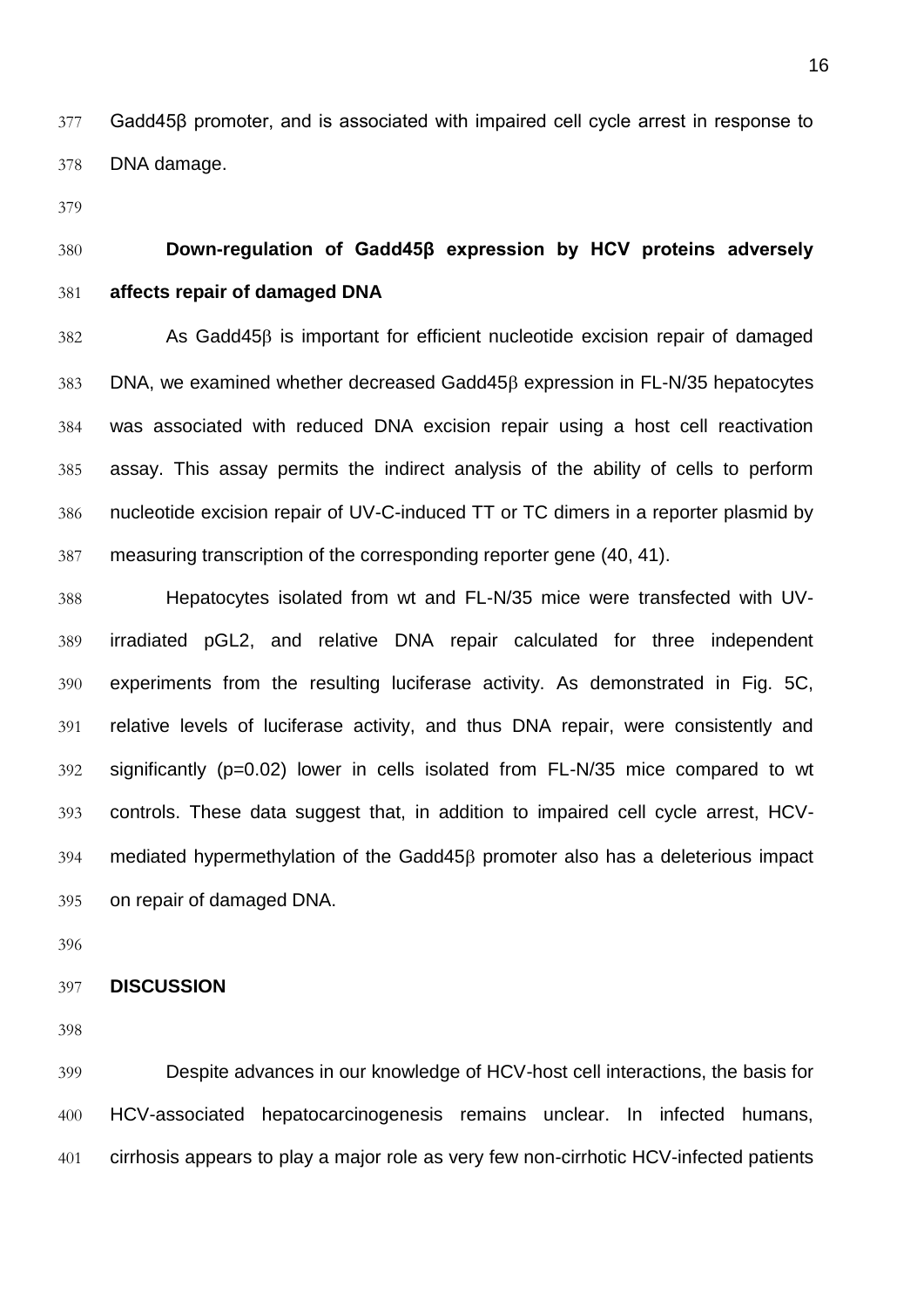develop primary liver tumors. However, it is not clear whether the carcinogenetic 403 process is triggered by the expression of HCV viral proteins. Gadd45 family members play a central role in cell cycle regulation and DNA repair, and have been linked with hepatocarcinogenesis (27, 29, 30, 44). In the present study, we demonstrate a previously unknown link between HCV infection and diminished Gadd45β expression. Firstly, we show, in liver biopsies from HCV-infected patients, significantly lessened Gadd45β mRNA and protein expression in both tumoral and non-tumoral tissues, in the presence and absence of cirrhosis. Gadd45β expression was also diminished in hepatoma cell lines harboring either an HCV subgenomic replicon or the infectious JFH1 strain. However, hepatoma-based cell culture models are not ideal for the study of HCV-related HCC development, as they are tumor- derived, and conflicting results have been reported (45). Importantly, similar reductions in Gadd45β expression were apparent in non-tumoral tissues from a transgenic mouse model expressing the entire HCV open reading frame, a model that develops hepatocellular carcinogenesis in the absence of chronic inflammation (32), suggesting that our observations were a direct consequence of HCV protein 418 expression. Although Gadd45 $\gamma$  mRNA expression was reduced in tumoral human tissues compared to adjacent controls, we observed no effect of HCV on the 420 expression of either Gadd45 $\alpha$  or Gadd45 $\gamma$  in non-tumoral tissues. Thus, we provide the first evidence that Gadd45β expression is specifically disrupted by HCV protein expression.

 Mechanistically, the Gadd45β promoter was shown to be hypermethylated in 424 the presence of HCV. Treatment with the DNA methyltransferase suicide inhibitor 5- azacytidine restored both Gadd45β expression and cell cycle arrest. The effects of such treatment could be completely abrogated by RNA silencing of Gadd45β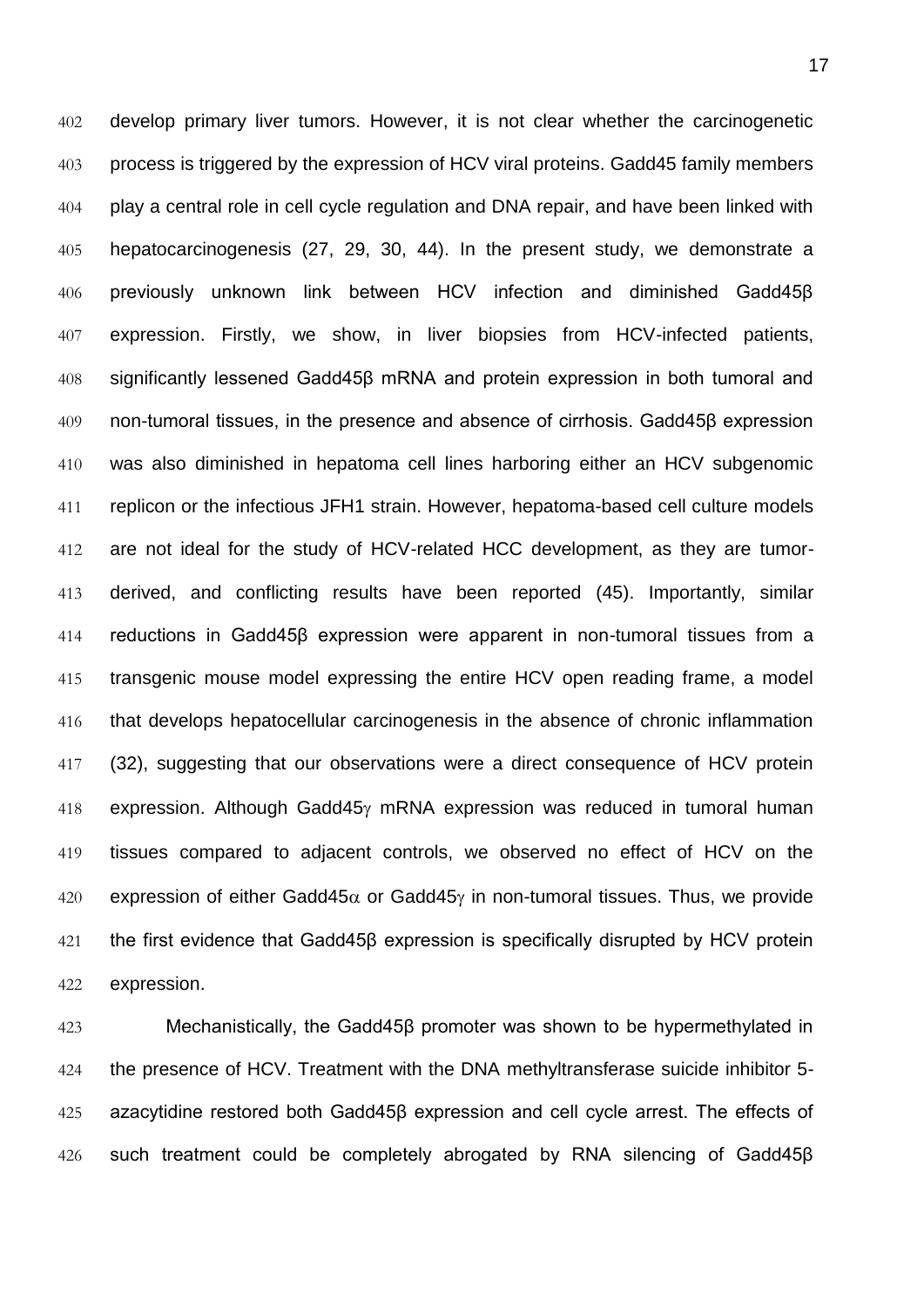expression, confirming that the effect of 5-azacytidine in this context was confined to Gadd45β. Methylation-specific PCR confirmed hypermethylation of the Gadd45 promoter in HCV transgenic mice. The mechanisms by which HCV alters gene methylation during infection remain to be explored. In addition, our data suggests that alternative mechanisms are responsible for hypermethylation of the Gadd45β and 432 Gadd45 *promoters during tumorigenesis in the presence or absence of HCV.* 

 Previously, it was demonstrated that inhibition of Gadd45β expression by RNA interference perturbed G2/M checkpoint activity (20). Accordingly, we demonstrated that Gadd45β silencing abrogated UV-induced cell cycle arrest in murine primary hepatocytes. Consistent with these data, hepatocytes isolated from HCV transgenic mice exhibited not only diminished Gadd45β expression, but also decreased Gadd45β promoter activity, defective cell cycle arrest and DNA repair. Aberrant cell 439 cycle arrest contributes to the development of somatic mutations, and therefore may be a contributing factor in the onset and progression of hepatocellular carcinoma. Moreover, deregulation of Gadd45β expression by HCV may directly provoke further changes in methylation patterns of several genes, since Gadd45β has itself been implicated in epigenetic regulation (23). Since epigenetic inactivation of tumor suppressors and cycle inhibitors has been implicated in the development of several human cancers including HCCs (46-48), our data suggest that similar mechanisms 446 might play an important role in the onset and progression of HCV-associated HCC. It should be emphasized that Gadd45β downregulation in our transgenic mouse model occurred in the absence of chronic inflammation or cirrhosis, suggesting that expression of the viral proteins contribute directly to the development of HCC.

 In conclusion, our data indicate that HCV proteins have a direct effect on liver tumorigenesis by promoting the hypermethylation of the Gadd45β promoter in the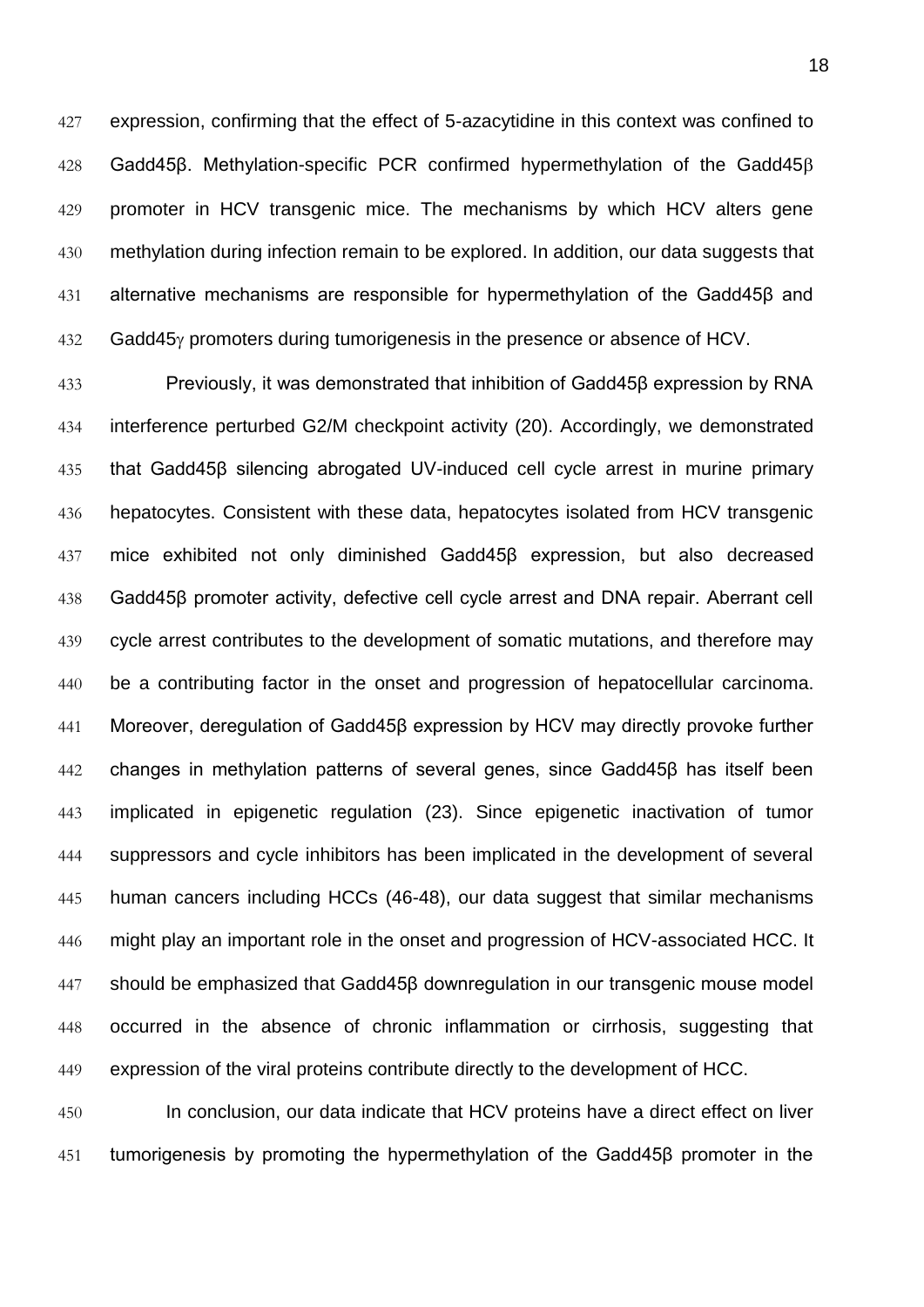absence of chronic inflammation, impacting DNA repair, epigenetic gene control and cell cycle regulation. Further study is underway to determine the effect of the HCV proteins on the promoter methylation of other genes implicated in carcinogenesis.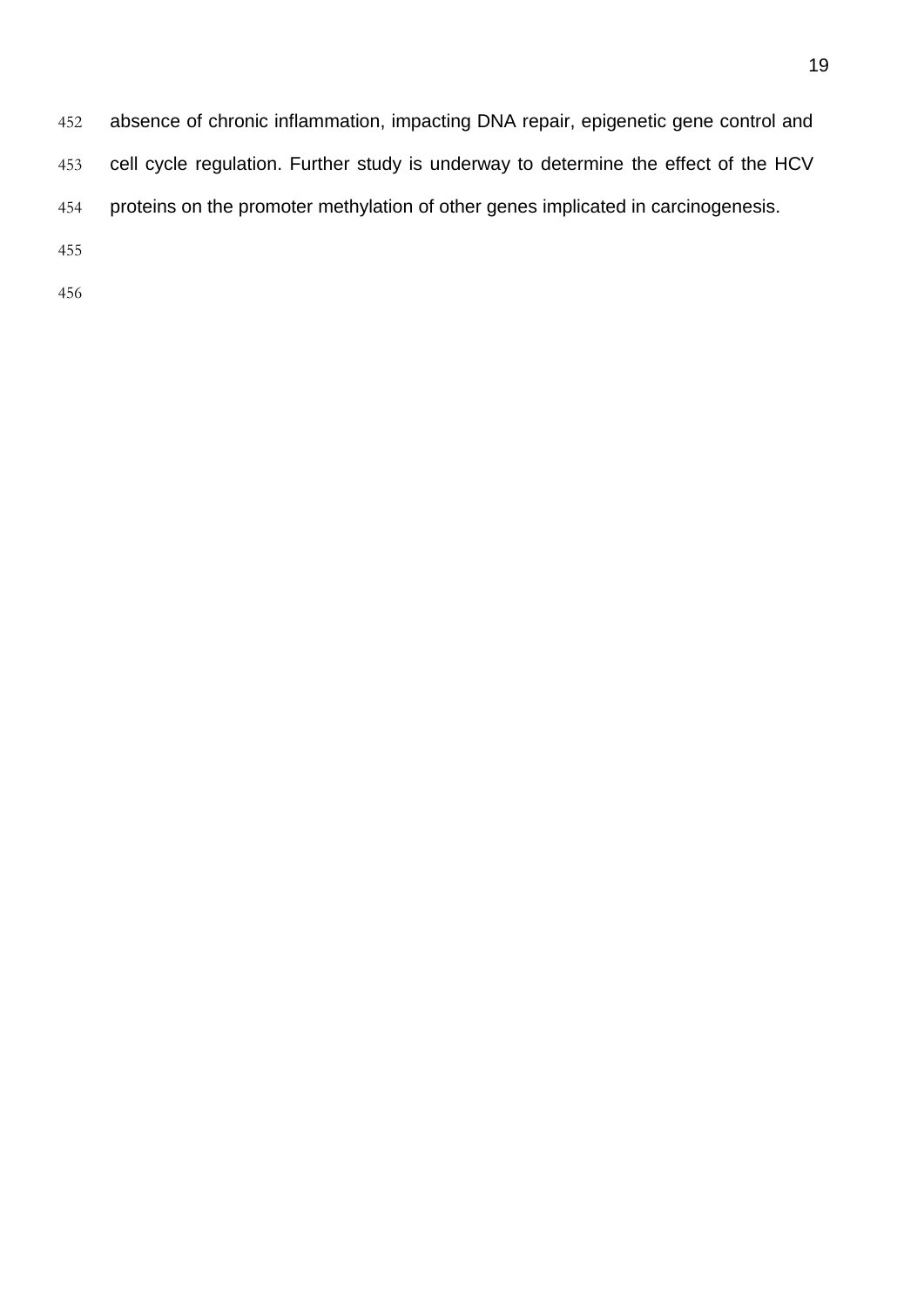### **ACKNOWLEDGEMENTS**

 We thank Aurore Gaudin for technical assistance; Philippe Chouteau for manuscript comments; Czeslaw Wychowski and Mary Goldring for JFH-1 infected 461 cultures and pGL2-Gadd45β-luc, respectively; Paulette Bioulac-Sage for patient biopsies; and Ralf Bartenschlager for the HCV genotype 1b subgenomic replicon, established in our laboratory by Abdelhakim Ahmed-Belkacem.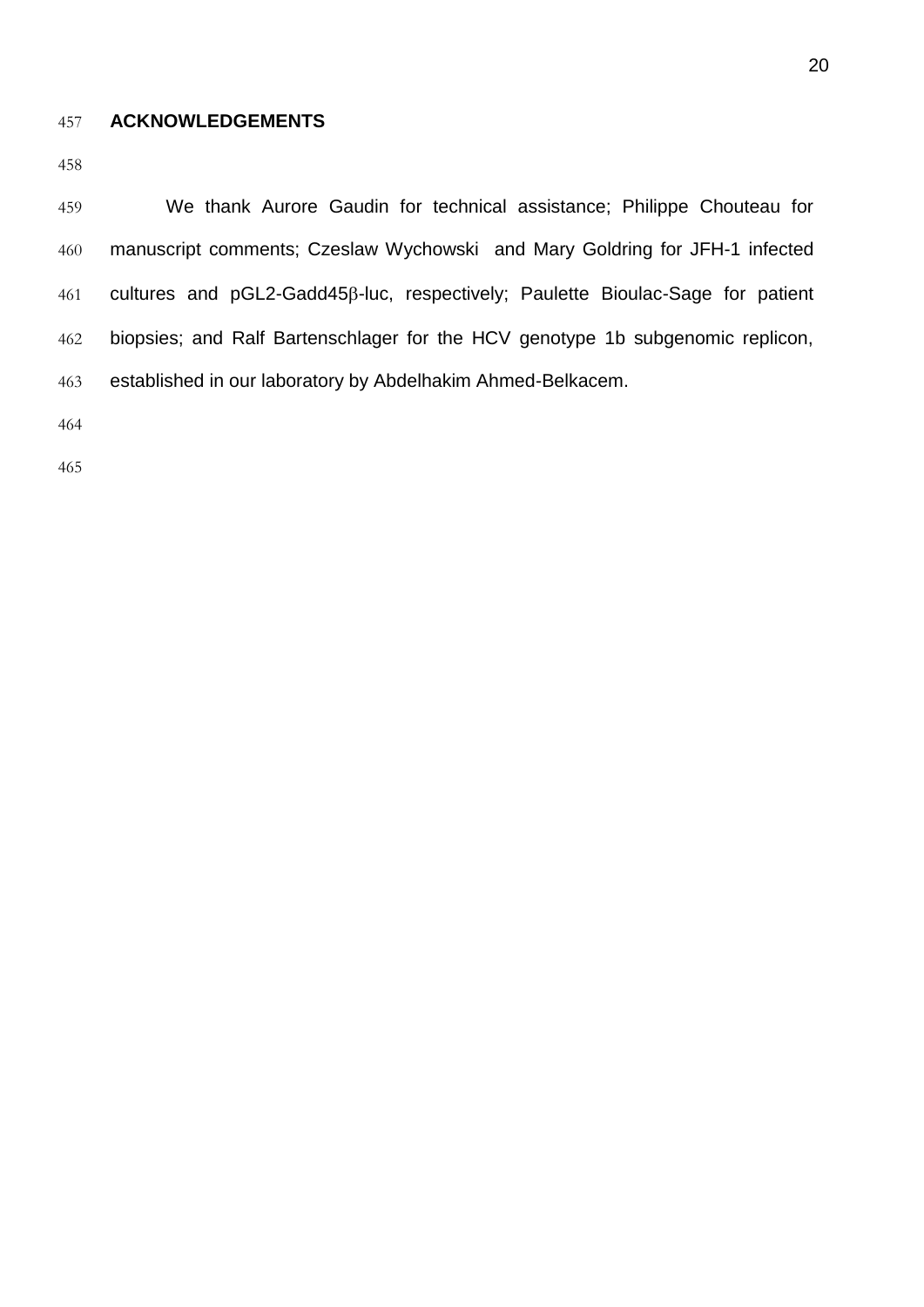#### **REFERENCES**

- 1. El-Serag HB. Hepatocellular carcinoma and hepatitis C in the United States. Hepatology 2002;36(5 Suppl 1):S74-83.
- 2. Saito I, Miyamura T, Ohbayashi A*, et al.* Hepatitis C virus infection is associated with the development of hepatocellular carcinoma. Proc Natl Acad Sci USA 1990;87(17):6547-9.
- 3. Simonetti RG, Camma C, Fiorello F*, et al.* Hepatitis C virus infection as a risk factor for hepatocellular carcinoma in patients with cirrhosis. A case-control study. Ann Intern Med 1992;116(2):97-102.
- 4. Moriya K, Fujie H, Shintani Y*, et al.* The core protein of hepatitis C virus induces hepatocellular carcinoma in transgenic mice. Nat Med 1998;4(9):1065-7.
- 5. Yoshida I, Oka K, Hidajat R, Nagano-Fujii M, Ishido S, Hotta H. Inhibition of p21/Waf1/Cip1/Sdi1 expression by hepatitis C virus core protein. Microbiol Immunol 2001;45(10):689-97.
- 6. Kwun HJ, Jang KL. Dual effects of hepatitis C virus Core protein on the transcription of cyclin-dependent kinase inhibitor p21 gene. J Viral Hepat 2003;10(4):249-55.
- 7. Kao CF, Chen SY, Chen JY, Wu Lee YH. Modulation of p53 transcription regulatory activity and post-translational modification by hepatitis C virus core protein. Oncogene 2004;23(14):2472-83.
- 8. Herzer K, Weyer S, Krammer PH, Galle PR, Hofmann TG. Hepatitis C virus core protein inhibits tumor suppressor protein promyelocytic leukemia function in human hepatoma cells. Cancer Res 2005;65(23):10830-7.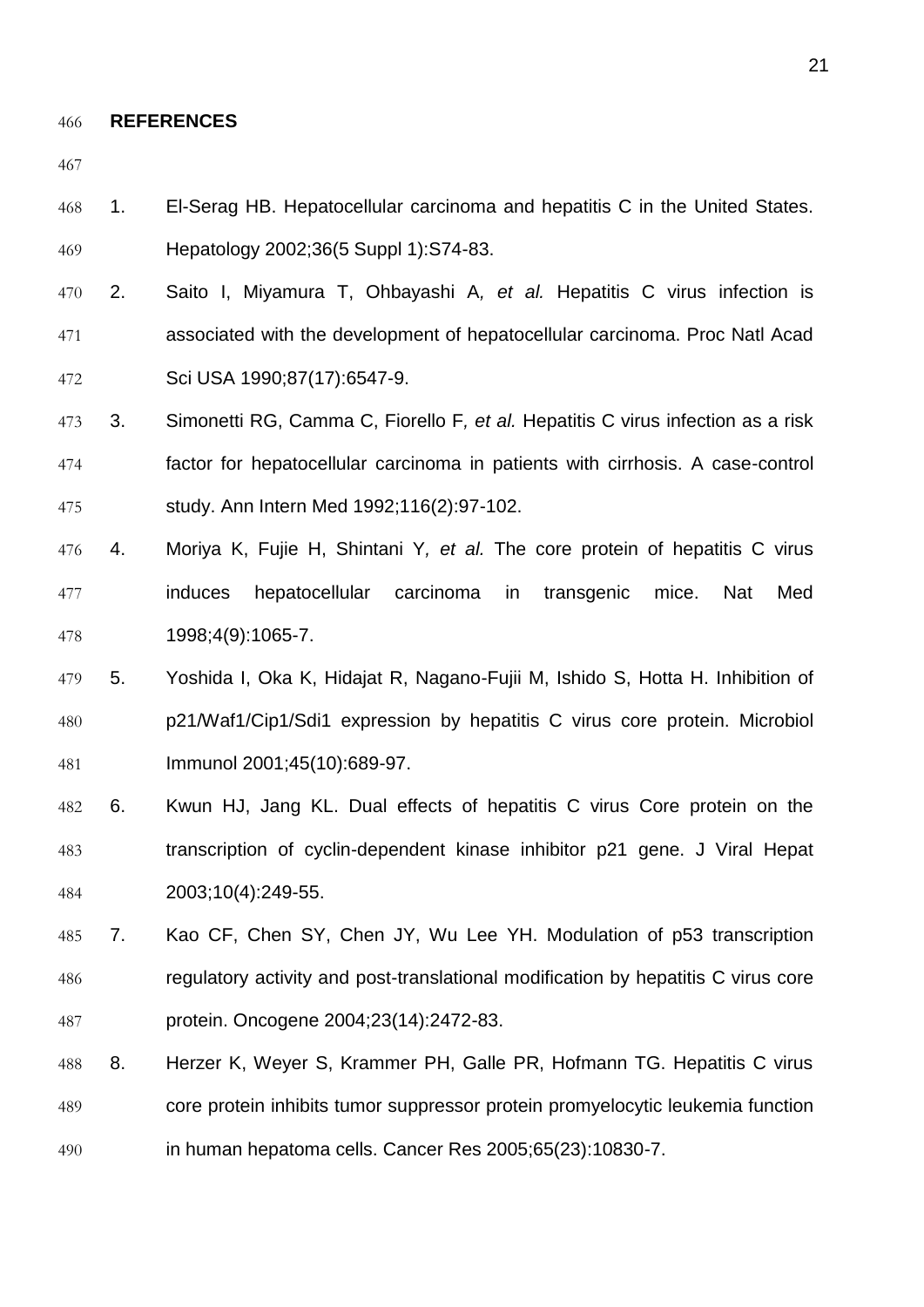- 9. Sato Y, Kato J, Takimoto R*, et al.* Hepatitis C virus core protein promotes proliferation of human hepatoma cells through enhancement of transforming growth factor alpha expression via activation of nuclear factor-kappaB. Gut 2006;55(12):1801-8.
- 10. Lan KH, Sheu ML, Hwang SJ*, et al.* HCV NS5A interacts with p53 and inhibits p53-mediated apoptosis. Oncogene 2002;21(31):4801-11.
- 11. Majumder M, Ghosh AK, Steele R*, et al.* Hepatitis C virus NS5A protein impairs TNF-mediated hepatic apoptosis, but not by an anti-FAS antibody, in transgenic mice. Virology 2002;294(1):94-105.
- 12. Ariumi Y, Kuroki M, Dansako H*, et al.* The DNA damage sensors ataxia- telangiectasia mutated kinase and checkpoint kinase 2 are required for hepatitis C virus RNA replication. J Virol 2008;82(19):9639-46.
- 13. Machida K, Cheng KT, Lai CK, Jeng KS, Sung VM, Lai MM. Hepatitis C virus triggers mitochondrial permeability transition with production of reactive oxygen species, leading to DNA damage and STAT3 activation. J Virol 2006;80(14):7199-207.
- 14. Nishina S, Hino K, Korenaga M*, et al.* Hepatitis C virus-induced reactive oxygen species raise hepatic iron level in mice by reducing hepcidin transcription. Gastroenterology 2008;134(1):226-38.
- 15. Farinati F, Cardin R, Bortolami M*, et al.* Hepatitis C virus: from oxygen free radicals to hepatocellular carcinoma. J Viral Hepat 2007;14(12):821-9.
- 16. Liebermann DA, Hoffman B. Gadd45 in the response of hematopoietic cells to genotoxic stress. Blood Cells Mol Dis 2007;39(3):329-35.
- 17. Cretu A, Sha X, Tront J, Hoffman B, Liebermann DA. Stress sensor Gadd45 genes as therapeutic targets in cancer. Cancer Ther 2009;7(A):268-76.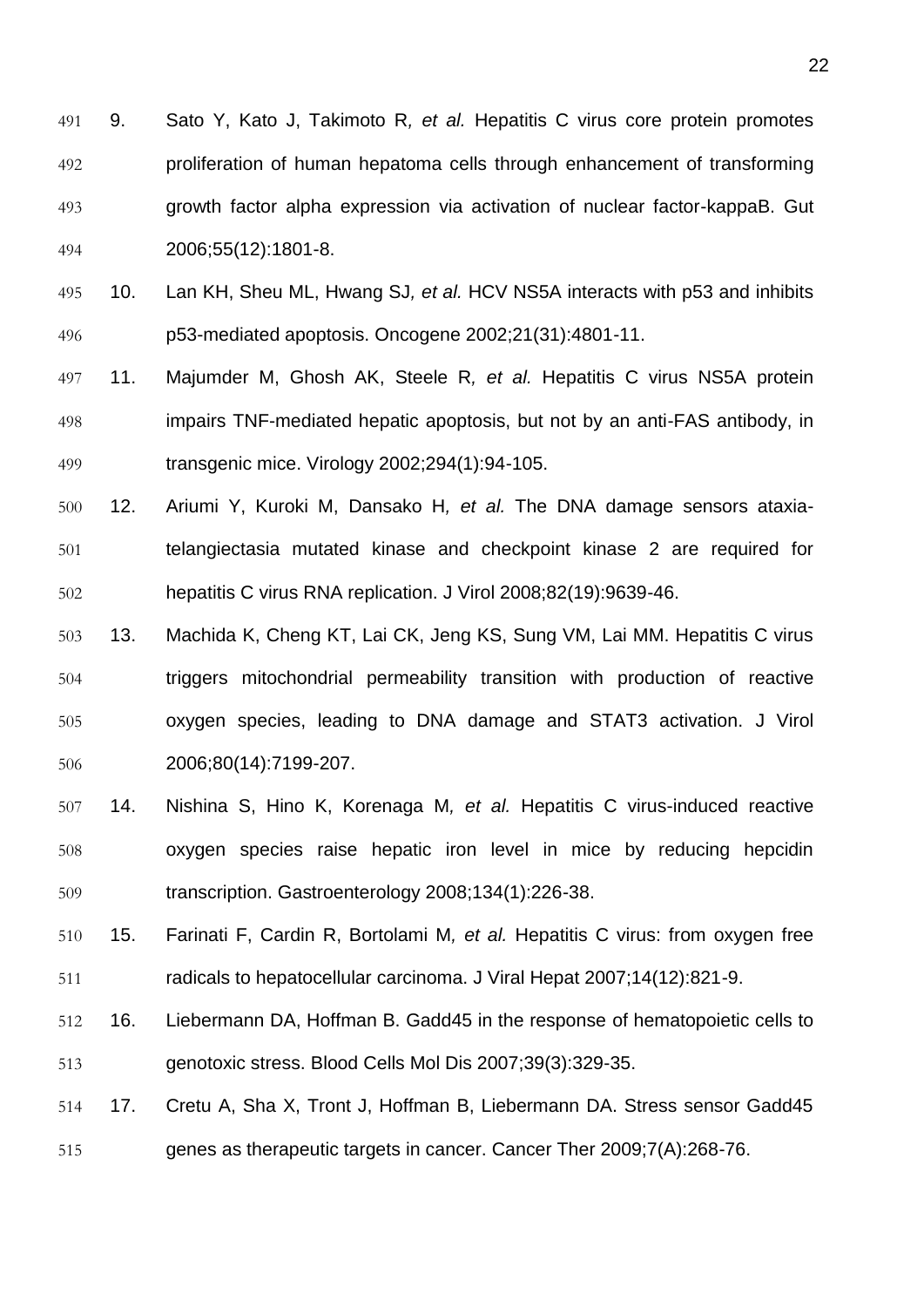- 18. Vairapandi M, Balliet AG, Fornace AJ, Jr., Hoffman B, Liebermann DA. The differentiation primary response gene MyD118, related to GADD45, encodes for a nuclear protein which interacts with PCNA and p21WAF1/CIP1. Oncogene 1996;12(12):2579-94.
- 19. Vairapandi M, Azam N, Balliet AG, Hoffman B, Liebermann DA. Characterization of MyD118, Gadd45, and proliferating cell nuclear antigen (PCNA) interacting domains. PCNA impedes MyD118 AND Gadd45-mediated negative growth control. J Biol Chem 2000;275(22):16810-9.
- 20. Vairapandi M, Balliet AG, Hoffman B, Liebermann DA. GADD45b and GADD45g are cdc2/cyclinB1 kinase inhibitors with a role in S and G2/M cell cycle checkpoints induced by genotoxic stress. J Cell Physiol 2002;192(3):327-38.
- 21. Tornatore L, Marasco D, Dathan N*, et al.* Gadd45 beta forms a homodimeric complex that binds tightly to MKK7. J Mol Biol 2008;378(1):97-111.
- 22. Smith ML, Ford JM, Hollander MC*, et al.* p53-mediated DNA repair responses to UV radiation: studies of mouse cells lacking p53, p21, and/or gadd45 genes. Mol Cell Biol 2000;20(10):3705-14.
- 23. Rai K, Huggins IJ, James SR, Karpf AR, Jones DA, Cairns BR. DNA demethylation in zebrafish involves the coupling of a deaminase, a glycosylase, and gadd45. Cell 2008;135(7):1201-12.
- 24. Ma DK, Guo JU, Ming GL, Song H. DNA excision repair proteins and Gadd45 as molecular players for active DNA demethylation. Cell Cycle 2009;8(10):1526-31.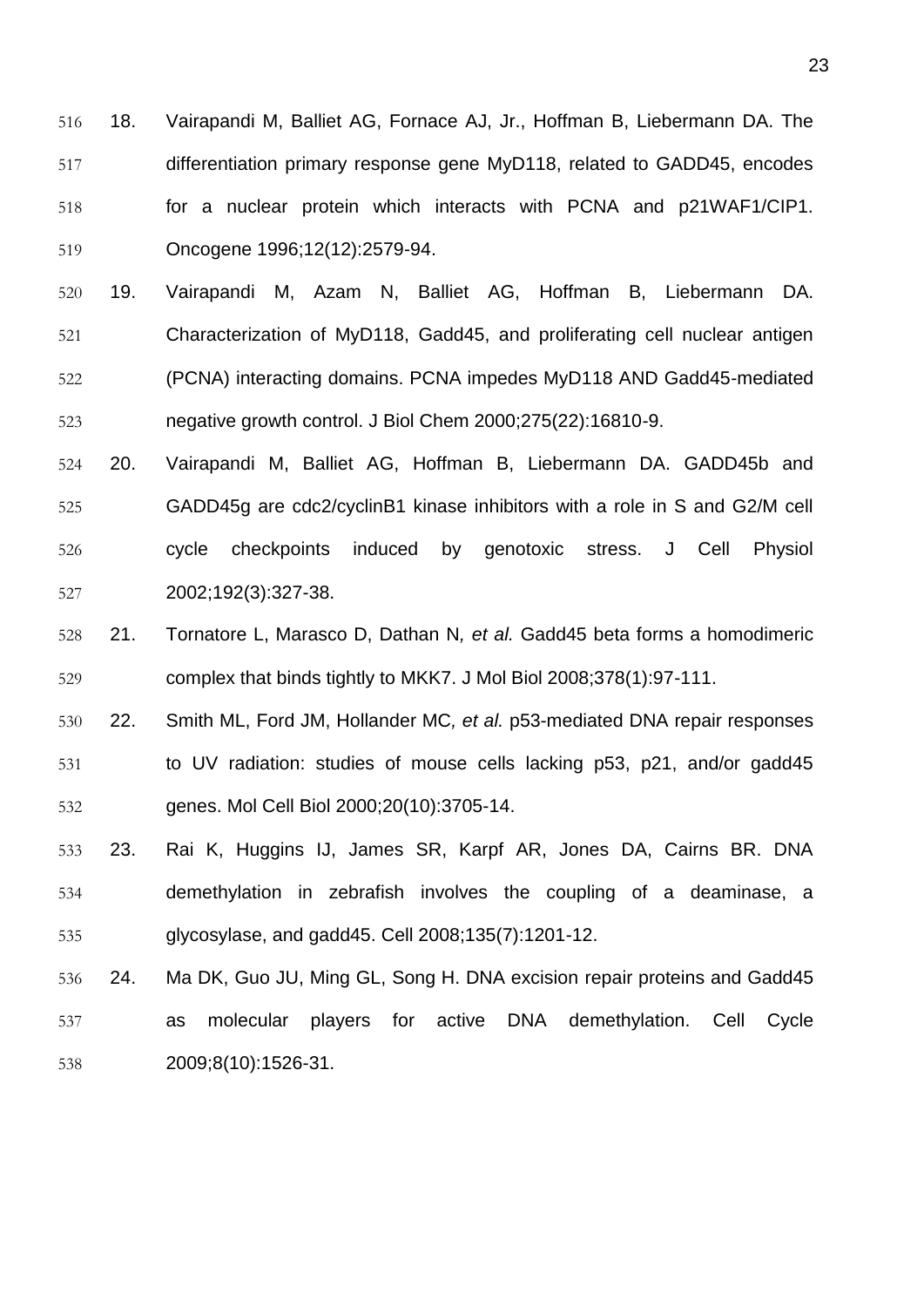- 25. Yoo J, Ghiassi M, Jirmanova L*, et al.* Transforming growth factor-beta-induced apoptosis is mediated by Smad-dependent expression of GADD45b through p38 activation. J Biol Chem 2003;278(44):43001-7.
- 26. Takekawa M, Saito H. A family of stress-inducible GADD45-like proteins mediate activation of the stress-responsive MTK1/MEKK4 MAPKKK. Cell 1998;95(4):521-30.
- 27. Liebermann DA, Hoffman B. Gadd45 in stress signaling. J Mol Signal 2008;3:15.
- 28. Ju S, Zhu Y, Liu L*, et al.* Gadd45b and Gadd45g are important for anti-tumor immune responses. Eur J Immunol 2009;39(11):3010-8.
- 29. Qiu W, David D, Zhou B*, et al.* Down-regulation of growth arrest DNA damage-inducible gene 45beta expression is associated with human hepatocellular carcinoma. Am J Pathol 2003;162(6):1961-74.
- 30. Qiu W, Zhou B, Zou H*, et al.* Hypermethylation of growth arrest DNA damage- inducible gene 45 beta promoter in human hepatocellular carcinoma. Am J Pathol 2004;165(5):1689-99.
- 31. Qiu W, Zhou B, Chu PG, Luh F, Yen Y. The induction of growth arrest DNA damage-inducible gene 45 beta in human hepatoma cell lines by S-adenosylmethionine. Am J Pathol 2007;171(1):287-96.
- 32. Lerat H, Honda M, Beard MR*, et al.* Steatosis and liver cancer in transgenic mice expressing the structural and nonstructural proteins of hepatitis C virus. Gastroenterology 2002;122(2):352-65.
- 33. Lerat H, Kammoun HL, Hainault I*, et al.* Hepatitis C virus proteins induce lipogenesis and defective triglyceride secretion in transgenic mice. J Biol Chem 2009;284(48):33466-74.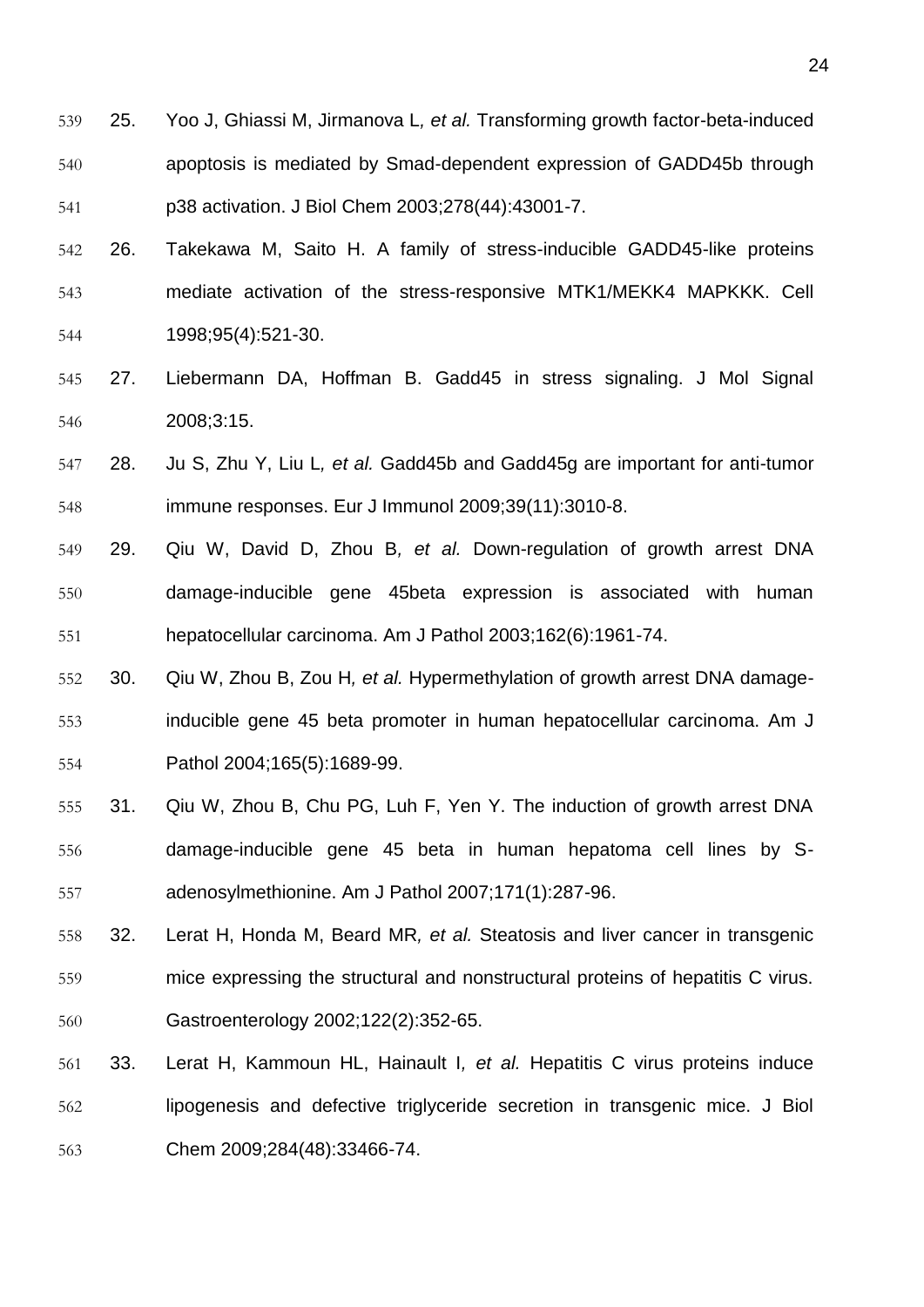- 34. Disson O, Haouzi D, Desagher S*, et al.* Impaired clearance of virus-infected hepatocytes in transgenic mice expressing the hepatitis C virus polyprotein. Gastroenterology 2004;126(3):859-72.
- 35. Simonin Y, Disson O, Lerat H*, et al.* Calpain activation by hepatitis C virus proteins inhibits the extrinsic apoptotic signaling pathway. Hepatology 2009;50(5):1370-9.
- 36. Ahmed-Belkacem A, Ahnou N, Barbotte L*, et al.* Silibinin and Related Compounds are Direct Inhibitors of Hepatitis C Virus RNA-Dependent RNA Polymerase. Gastroenterology 2009.
- 37. Ijiri K, Zerbini LF, Peng H*, et al.* A novel role for GADD45beta as a mediator of MMP-13 gene expression during chondrocyte terminal differentiation. J Biol Chem 2005;280(46):38544-55.
- 38. Clark SJ, Statham A, Stirzaker C, Molloy PL, Frommer M. DNA methylation: bisulphite modification and analysis. Nat Protoc 2006;1(5):2353-64.
- 39. Dmitrieva NI, Bulavin DV, Fornace AJ, Jr., Burg MB. Rapid activation of G2/M checkpoint after hypertonic stress in renal inner medullary epithelial (IME) cells is protective and requires p38 kinase. Proc Natl Acad Sci U S A 2002;99(1):184-9.
- 40. Becker SA, Lee TH, Butel JS, Slagle BL. Hepatitis B virus X protein interferes with cellular DNA repair. J Virol 1998;72(1):266-72.
- 41. Jia L, Wang XW, Harris CC. Hepatitis B virus X protein inhibits nucleotide excision repair. Int J Cancer 1999;80(6):875-9.
- 42. Maher VM, Curren RD, Oulette LM, McKormick JJ. Role of DNA repair in the cytotoxic and mutagenic action of physical and chemical carcinogens. In: De Serres FJ, editor. In Vitro Metabolic Activation in Mutagenesis Testing: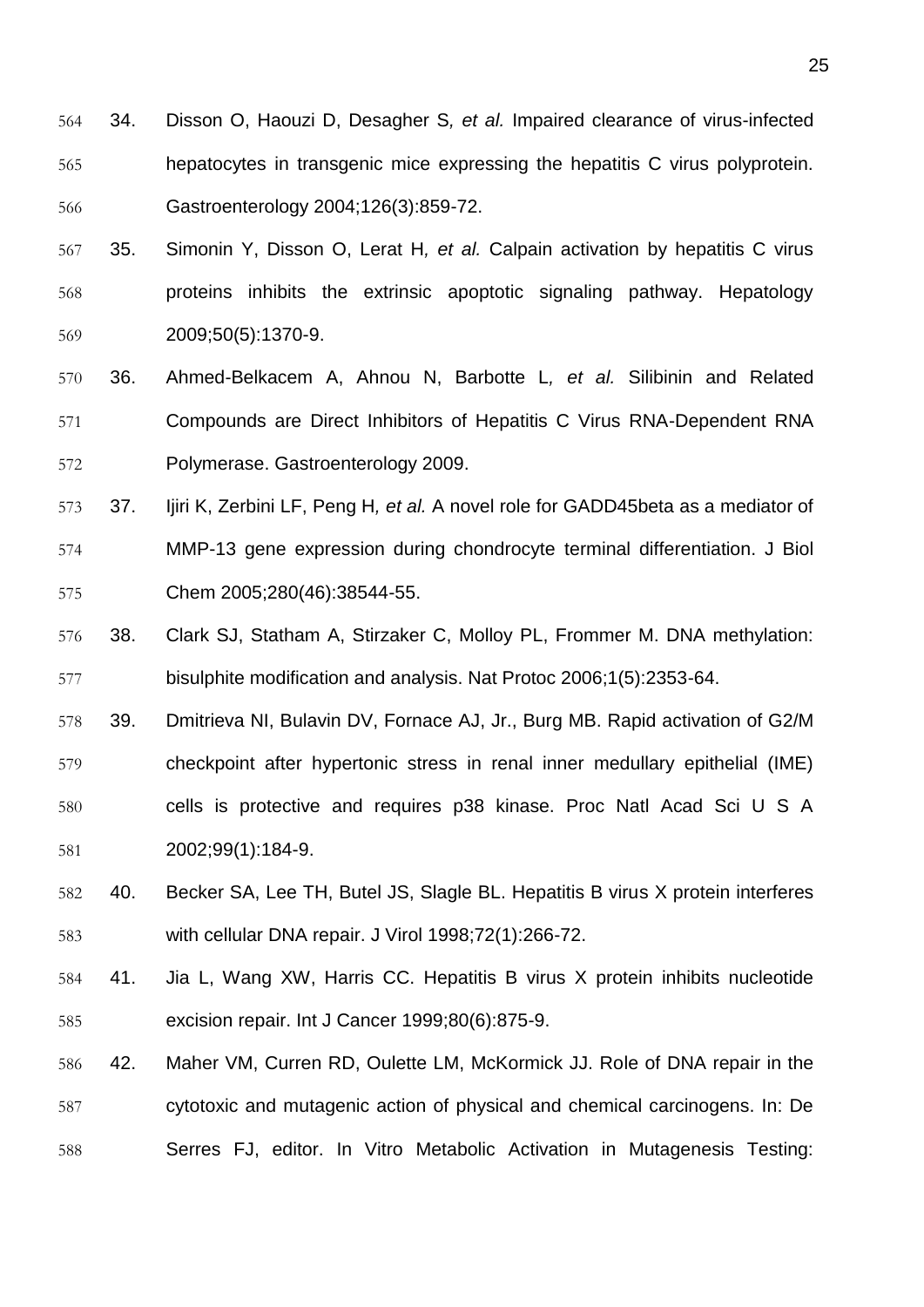- Proceedings of the Symposium on the Role of Metabolic Activation in Producing Mutagenic and Carcinogenic Environmental Chemicals, Research Triangle Park, North Carolina, February 9-11, 1976. Amsterdam: Elsevier/North-Holland; 1976. p. 313-6.
- 43. Mak SK, Kultz D. Gadd45 proteins induce G2/M arrest and modulate apoptosis in kidney cells exposed to hyperosmotic stress. J Biol Chem 2004;279(37):39075-84.
- 44. Sun L, Gong R, Wan B*, et al.* GADD45gamma, down-regulated in 65% hepatocellular carcinoma (HCC) from 23 chinese patients, inhibits cell growth and induces cell cycle G2/M arrest for hepatoma Hep-G2 cell lines. Mol Biol Rep 2003;30(4):249-53.
- 45. Walters KA, Syder AJ, Lederer SL*, et al.* Genomic analysis reveals a potential role for cell cycle perturbation in HCV-mediated apoptosis of cultured hepatocytes. PLoS Pathog 2009;5(1):e1000269.
- 46. Robertson KD, Wolffe AP. DNA methylation in health and disease. Nat Rev Genet 2000;1(1):11-9.
- 47. Bird A. DNA methylation patterns and epigenetic memory. Genes Dev 2002;16(1):6-21.
- 48. Roncalli M, Bianchi P, Bruni B*, et al.* Methylation framework of cell cycle gene inhibitors in cirrhosis and associated hepatocellular carcinoma. Hepatology 2002;36(2):427-32.
- 
- 
-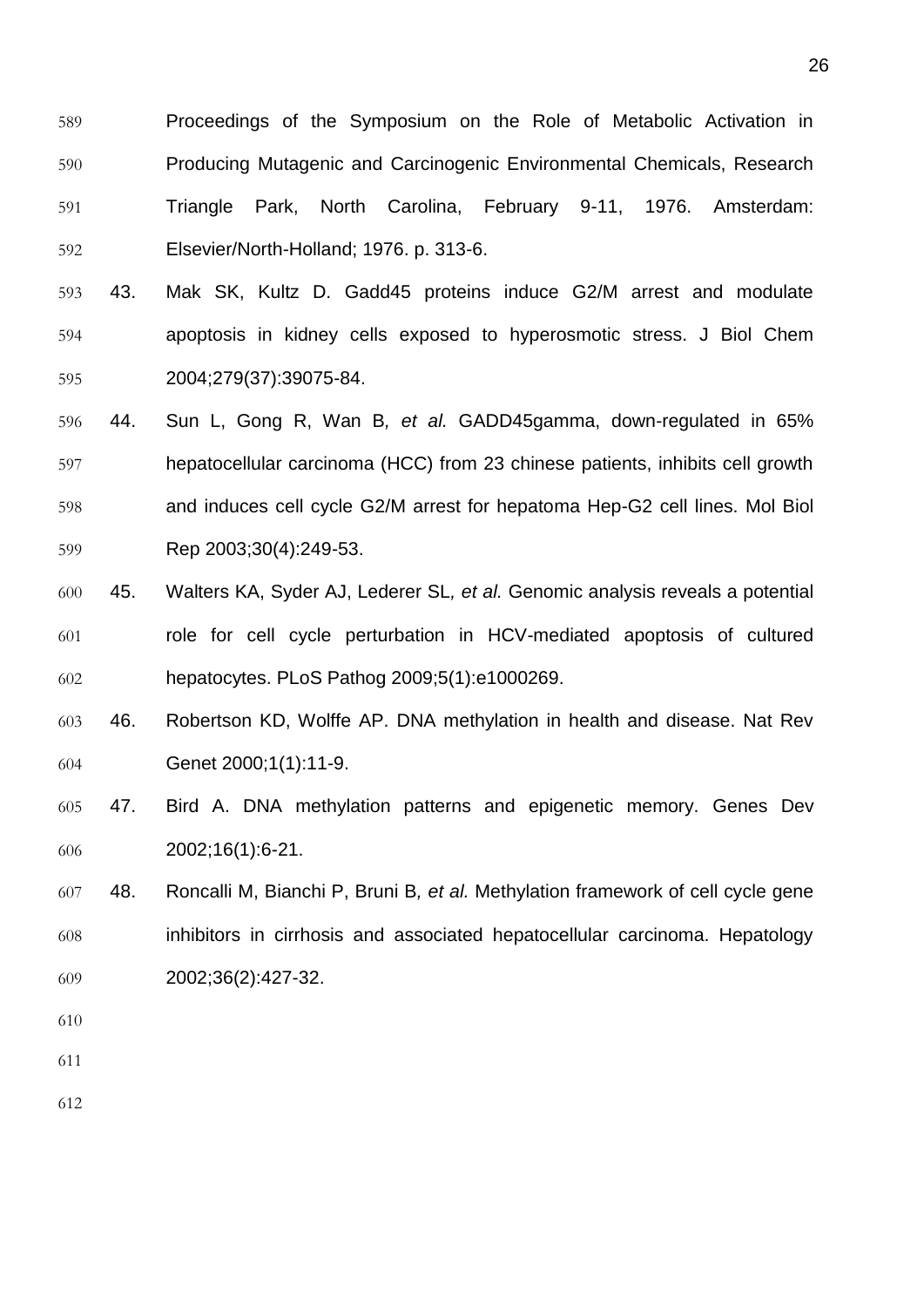**Fig. 1. Gadd45β expression in tumoral and non-tumoral tissues from HCV- infected patients.** (A) Gadd45β protein expression in tumoral (T) and adjacent non- tumoral (NT) liver samples from uninfected (HBV-/HCV-), HBV-infected (HBV+) or HCV-infected (HCV+) patients. Tissue samples were analyzed by western blotting, and bands corresponding to 18 kDa Gadd45β or 45 kDa actin are indicated. (B) Densitometric quantification of multiple western blot analyses of tumoral and non-621 tumoral tissues from HBV-/HCV-  $(n=5)$ , HBV+  $(n=5)$  and HCV+  $(n=7)$  patients. Gadd45β protein levels were normalized to the expression of actin, and mean±SEM densities are displayed in relation to non-tumoral non-infected (HBV-/HCV-) tissues. (C) Gadd45β mRNA expression in non-tumoral and tumoral liver tissues from HBV- /HCV- (n=5), HBV+ (n=5) and HCV+ (n=7) patients. Expression levels of Gadd45β and SFRS4 transcripts were determined by real-time PCR. Data were normalized to expression of SFRS4, and expressed as the mean±SEM mRNA expression. 628 (D) Gadd45 $\alpha$  and Gadd45 $\gamma$  mRNA expression in non-tumoral and tumoral liver 629 tissues from HBV-/HCV- (n=5), HBV+ (n=5) and HCV+ (n=7) patients. Gadd45 $\alpha$ , 630 Gadd45 $\gamma$  and SFRS4 transcripts were quantified by real-time PCR. Data were normalized to SFRS4 expression, and expressed as the mean±SEM mRNA expression for each gene. None of the comparisons showed significant differences.

 **Fig. 2. Gadd45β expression in hepatocyte cell lines harboring an HCV genotype 1b replicon or infected with the HCV genotype 2a JFH1 strain.**  (A) Immunoblotting analysis of Gadd45β expression in Huh7.5 cells in the absence and presence of an HCV genotype 1b subgenomic replicon. (B) Immunoblotting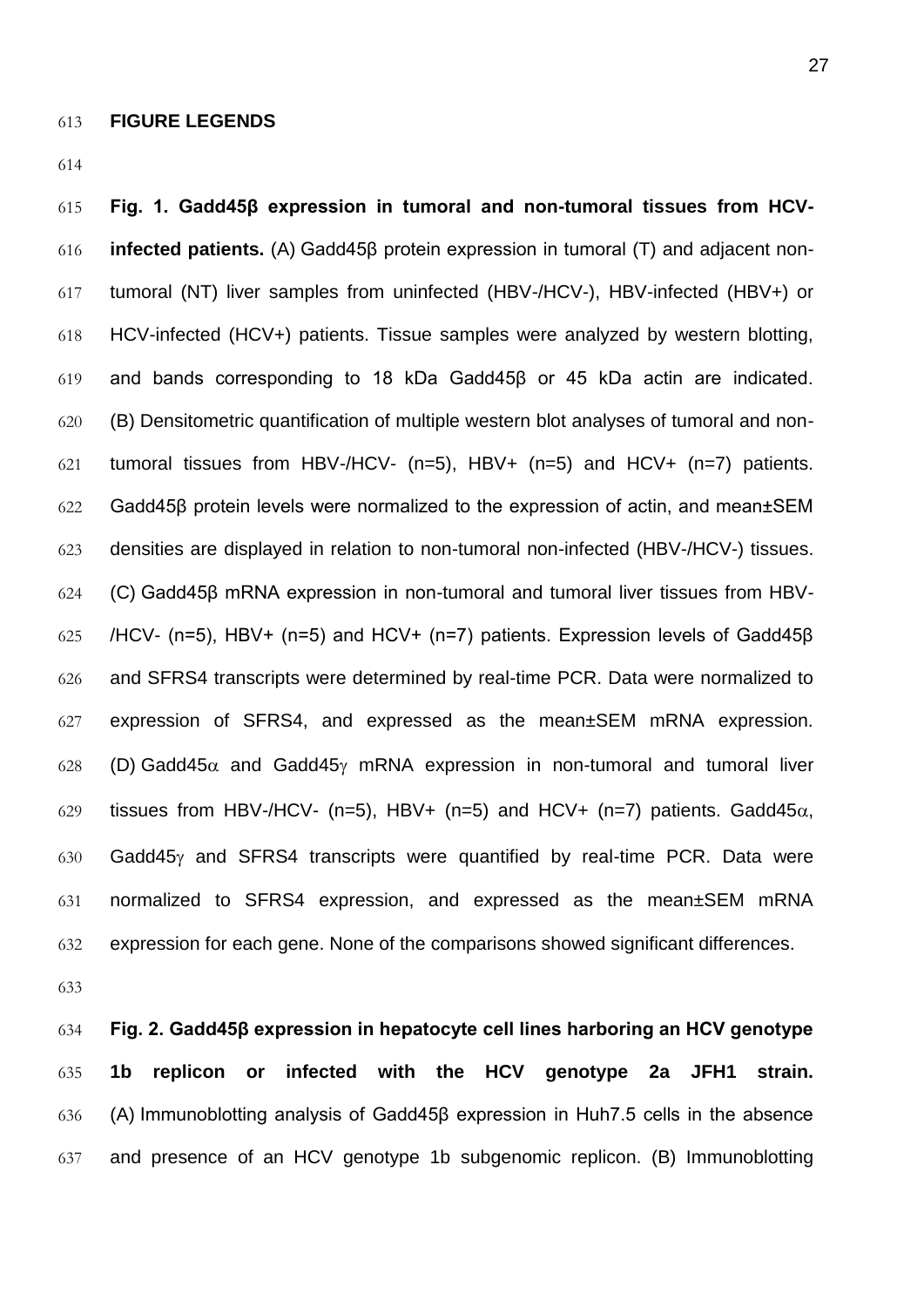analysis of Gadd45β expression in mock-infected HuAP cells and cells infected with the full length HCV infectious variant JFH1. In each case, whole cell lysates of cultured cells were analyzed by western blotting, with bands corresponding to 18 kDa Gadd45β or 45 kDa actin indicated.

 **Fig. 3. Gadd45β expression in FL-N/35 mice transgenic for the entire HCV open reading frame.** (A) Western blot analysis of Gadd45β expression in FL-N/35 and wt mice using representative samples from each genotype. Nuclear extracts of isolated livers were analyzed for Gadd45β and lamin A/C expression, and bands corresponding to these proteins are indicated. (B) Liver-specific Gadd45β mRNA expression in untreated and benzo[a]pyrene-treated wt and FL-N/35 mice. The expression levels of Gadd45β, GusB, GAPDH and HPRT1 were determined by quantitative real-time PCR. The results were normalized to expression of GAPDH, GusB and HPRT1, and the mean±SEM mRNA quantities are expressed in relation to untreated wt controls. Statistical significance was analyzed using a Mann-Whitney nonparametric test. (C) Gadd45β promoter activity in FL-N/35 hepatocytes. Isolated hepatocytes from wt or FL-N/35 animals were cotransfected with pmaxGFP and a plasmid expressing firefly luciferase under the control of either the human Gadd45β 656 promoter (pGL2-Gadd45 $\beta$ -luc) or the SV40 promoter (pGL2), and either mock irradiated or treated with UV-C. The mean±SEM luciferase levels (normalized to GFP expression) from three independent experiments are shown relative to those obtained in untreated wt hepatocytes. The statistical significances of the data were analyzed with a Mann-Whitney nonparametric test.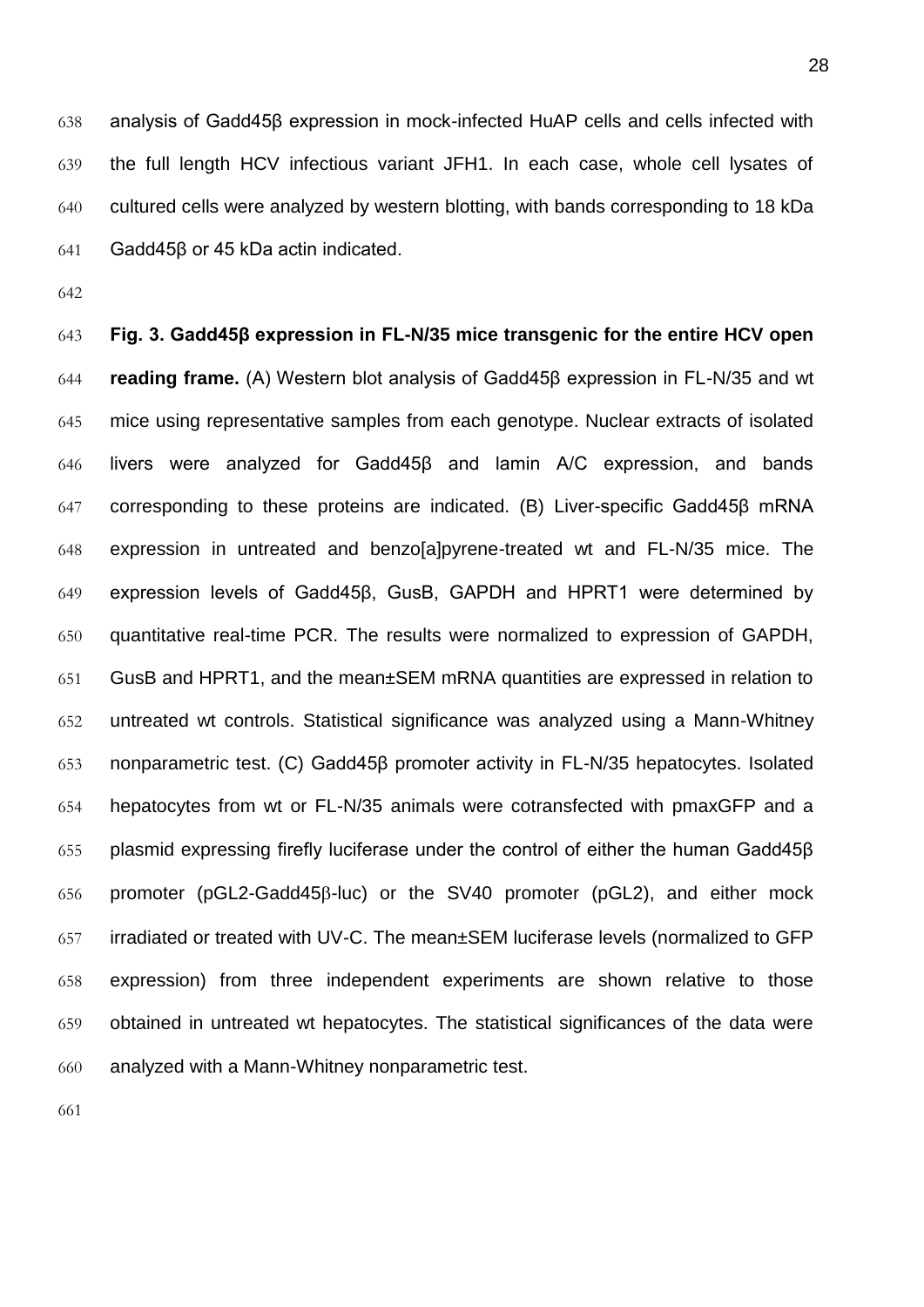**Fig. 4. Gadd45β promoter hypermethylation in FL-N/35 mice.** (A) Expression of the Gadd45β transcript in mock irradiated or UV-irradiated primary hepatocytes from wt or FL-N/35 animals in the presence and absence of 5-azacytidine. Gadd45β and actin mRNA expression levels were determined by quantitative RT-PCR. Data from 666 three independent experiments were normalized to the expression of  $\beta$ -actin, and are expressed relative to untreated wt controls. The statistical significance of differences was analyzed with a Mann–Whitney nonparametric test. (B) Analysis of Gadd45β promoter methylation in hepatocyte DNA from wt or FL-N/35 animals by methylation- specific PCR. U indicates unmethylated PCR products, M denotes hypermethylated PCR products.

 **Fig. 5. Mitotic index and DNA repair analyses in primary wt or FL-N/35 hepatocytes.** (A) Immunofluorescent detection of phosphorylated histone-H3. Cells were analyzed for the presence of phosphorylated histone-H3 (left panel), and nuclei were counterstained with DAPI (right panel). A representative image (40X magnification) of phosphorylated histone-H3 and DAPI signals is shown. Scale bar = 10  $\mu$ m. (B) Quantitative analysis of mitotic indices. Isolated cells receiving the indicated siRNA or a non-silencing control were subsequently either mock treated or treated with 5-azacytidine for 12 hours. Monolayers were then mock irradiated or treated with UV-C, and the presence of phosphorylated histone-H3 was analyzed six hours after irradiation. For each field of view (40X magnification), phosphorylated histone-H3-positive and DAPI-positive cells were quantified. Data are expressed as the percentage of phospho-histone H3 positive cells per field of view, and represent the analysis of at least 300 cells from two independent experiments. The statistical significance of differences was analyzed with a Mann-Whitney nonparametric test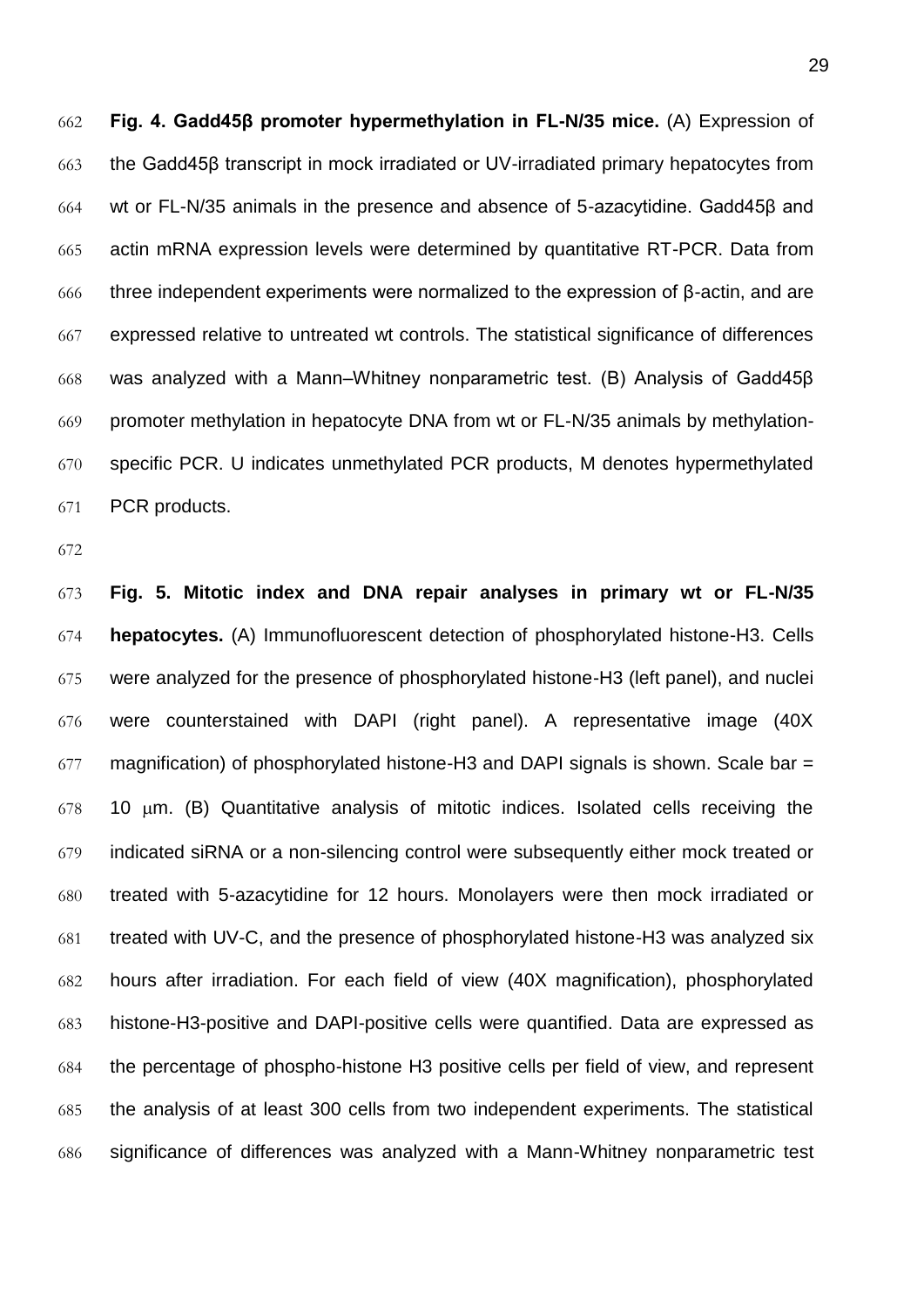(denoted in text). (C) DNA excision repair ability of primary wt and FL-N/35 hepatocytes. Primary hepatocytes isolated from wt or FL-N/35 animals were cotransfected with pmaxGFP and UV-C-irradiated pGL2. Luciferase levels were assayed 48 hours post transfection, and normalized to GFP expression. DNA repair efficiency was calculated relative to wt control cultures, and mean±SEM repair efficiency from three independent experiments is shown. Statistical significance was analyzed with a Mann-Whitney nonparametric test.